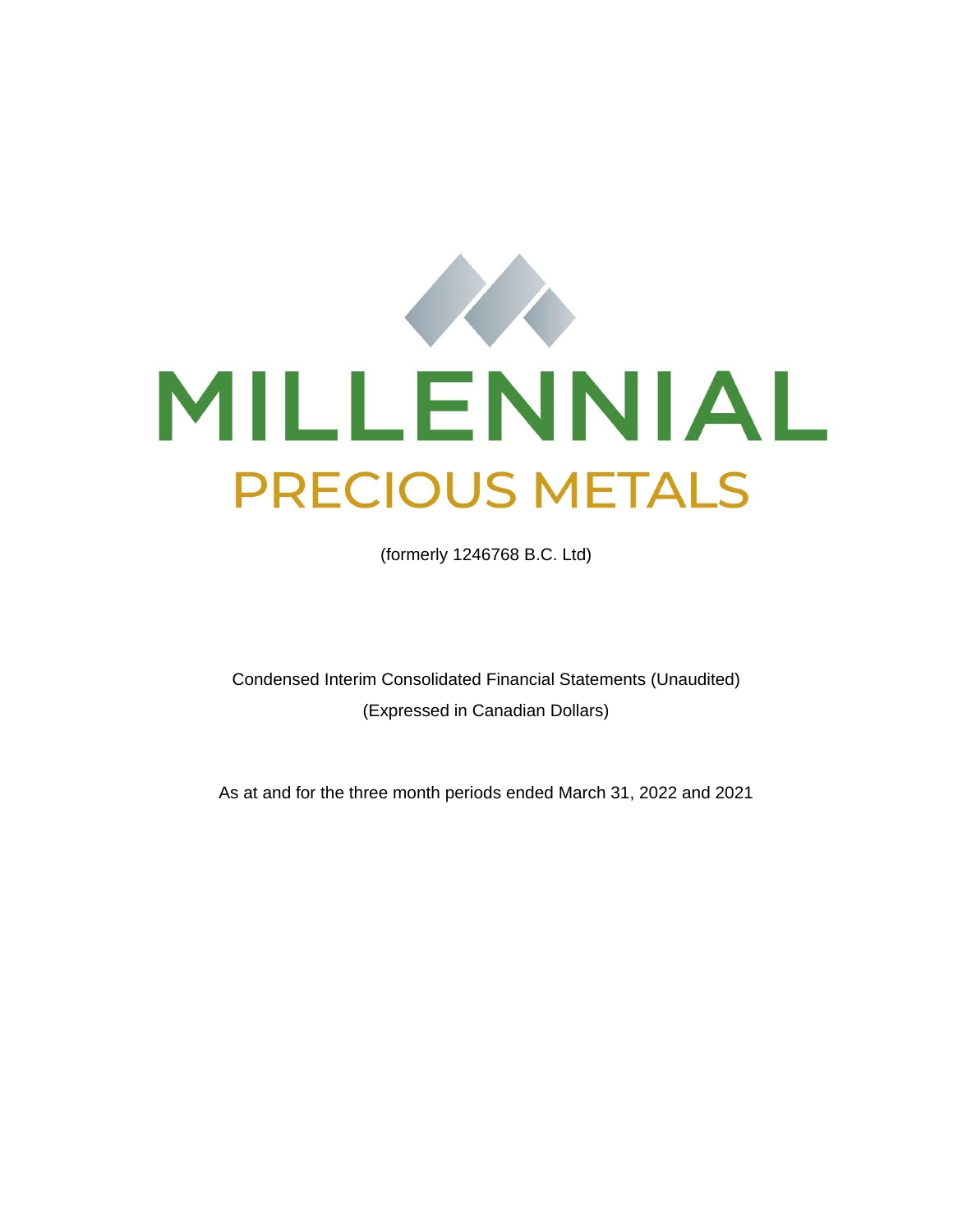(formerly 1246768 B.C. Ltd)

### **Condensed Interim Consolidated Statements of Financial Position (Unaudited)**

(Expressed in Canadian Dollars)

|                                                                | March 31,<br>2022 | December 31,<br>2021 |
|----------------------------------------------------------------|-------------------|----------------------|
| <b>Assets</b>                                                  |                   |                      |
| <b>Current</b>                                                 |                   |                      |
| Cash and cash equivalents (Note 5)                             | \$<br>7,821,581   | 11,655,878<br>\$     |
| HST and other receivables (Note 6)                             | 161,208           | 123,109              |
| Prepaid expenses and deposits                                  | 587,832           | 450,766              |
| <b>Total Current Assets</b>                                    | \$<br>8,570,621   | \$<br>12,229,753     |
| Reclamation deposits (Note 7)                                  | 18,847            | 18,847               |
| Property, plant and equipment (Note 8)                         | 1,017,699         | 1,021,618            |
| <b>Total Assets</b>                                            | \$<br>9,607,167   | \$<br>13,270,218     |
| <b>Liabilities</b>                                             |                   |                      |
| <b>Current</b>                                                 |                   |                      |
| Accounts payable and accrued liabilities (Note 9 and 17)       | \$<br>2,716,930   | 991,394<br>\$        |
| RSU liability (Note 13)                                        | 583,000           | 490,000              |
| Current portion of lease obligation (Note 10)                  | 176,134           | 173,092              |
| <b>Total Current Liabilities</b>                               | 3,476,064         | 1,654,486            |
| Long term portion of lease obligation (Note 10)                | 531,608           | 580,798              |
| Provision for site reclamation and closure (Note 11)           | 119,450           | 119,000              |
| <b>Total Liabilities</b>                                       | 4,127,122         | 2,354,284            |
| <b>Shareholders' Equity (Deficiency)</b>                       |                   |                      |
| <b>Share Capital (Note 12)</b>                                 | 48,704,569        | 48,535,715           |
| Reserve for warrants (Note 12)                                 | 715,000           | 715,000              |
| Reserve for Share-based Payments (Note 13)                     | 2,896,000         | 1,300,000            |
| <b>Accumulated Deficit</b>                                     | (46, 835, 524)    | (39, 634, 781)       |
| <b>Total Shareholders' Equity (deficiency)</b>                 | 5,480,045         | 10,915,934           |
| <b>Total Liabilities and Shareholders' Equity (deficiency)</b> | \$<br>9,607,167   | \$<br>13,270,218     |

*Nature of Operations and Going concern (Note 1) Commitments and Contingencies (Notes 16)*

Approved on behalf of the Board:

*"Jason Kosec"* Director

*"Terry Harbort"* Director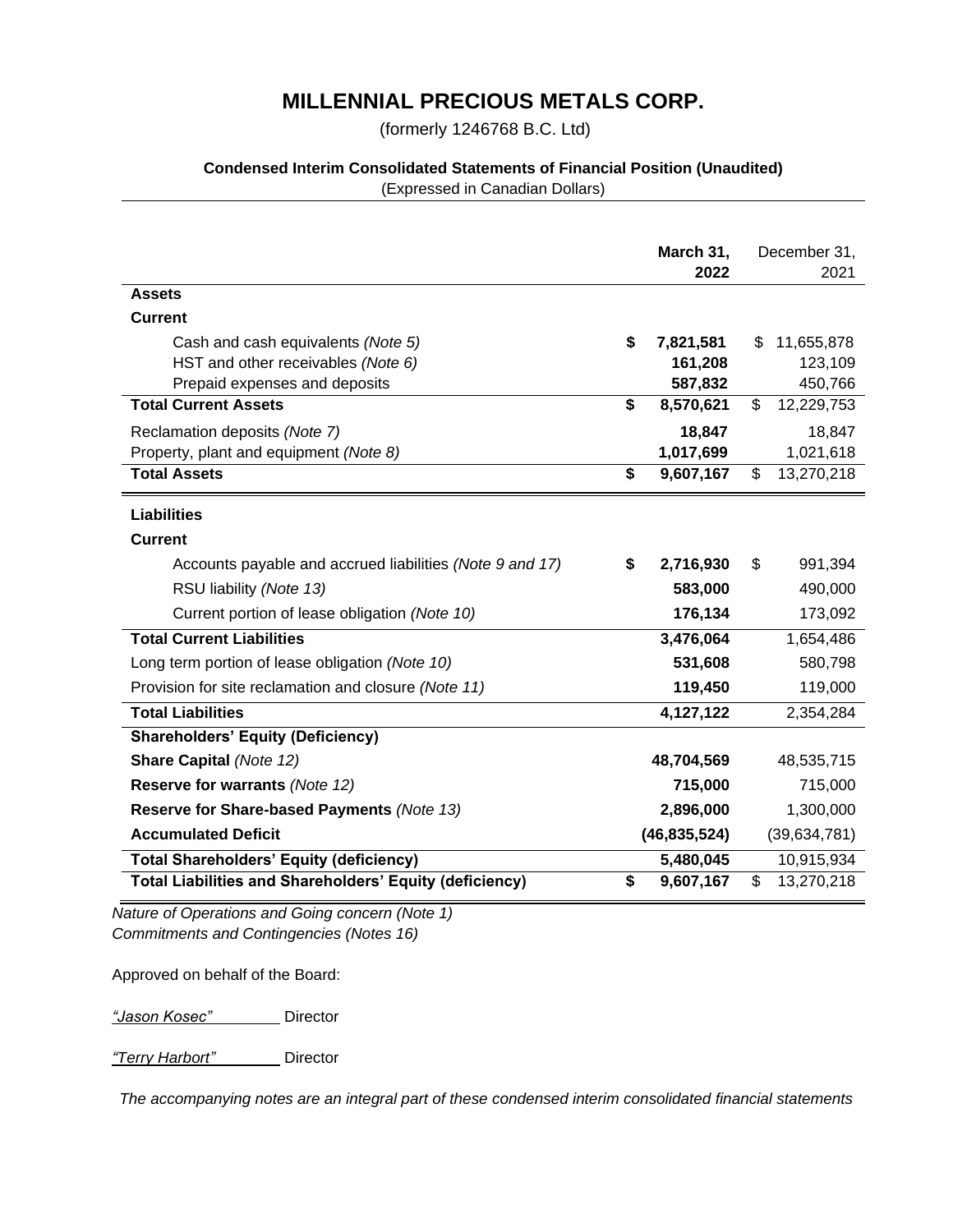(formerly 1246768 B.C. Ltd )

**Condensed Interim Consolidated Statements of Loss and Comprehensive Loss (Unaudited)** (Expressed in Canadian Dollars)

| Three month period ended March 31,                  | 2022                | 2021          |  |  |
|-----------------------------------------------------|---------------------|---------------|--|--|
|                                                     |                     |               |  |  |
| <b>Expenses</b>                                     |                     |               |  |  |
| Exploration and evaluation expenditures (Note 16)   | \$<br>4,143,587     | \$<br>457,733 |  |  |
| Consulting and wages (Note 17)                      | 720,741             | 203,591       |  |  |
| Share-based payments (Note 13 and 17)               | 1,810,000           | 800,000       |  |  |
| Professional fees                                   | 57,744              | 46,566        |  |  |
| Shareholder information                             | 288,951             | 15,963        |  |  |
| Office and general expenses                         | 176,001             | 67,865        |  |  |
| <b>Travel expenses</b>                              | 65,361              | 38,223        |  |  |
| Depreciation (Note 8)                               | 56,835              | 5,331         |  |  |
| <b>Total expenses</b>                               | \$<br>(7,319,220)   | \$(1,635,272) |  |  |
| Other income (loss)                                 |                     |               |  |  |
| Gain/loss on revaluation of RSU liability           | 121,000             |               |  |  |
| Accretion on site reclamation and closure (Note 11) | (450)               |               |  |  |
| Interest income                                     | 12,882              |               |  |  |
| Interest on lease                                   | (14, 955)           | (1, 847)      |  |  |
| Loss and comprehensive loss                         | \$<br>(7, 200, 743) | \$(1,637,119) |  |  |
|                                                     |                     |               |  |  |
|                                                     |                     |               |  |  |
| Loss per share - basic and diluted                  | \$<br>(0.05)        | \$<br>(0.03)  |  |  |
| Weighted average number of shares outstanding       | 138,582,419         | 55,735,108    |  |  |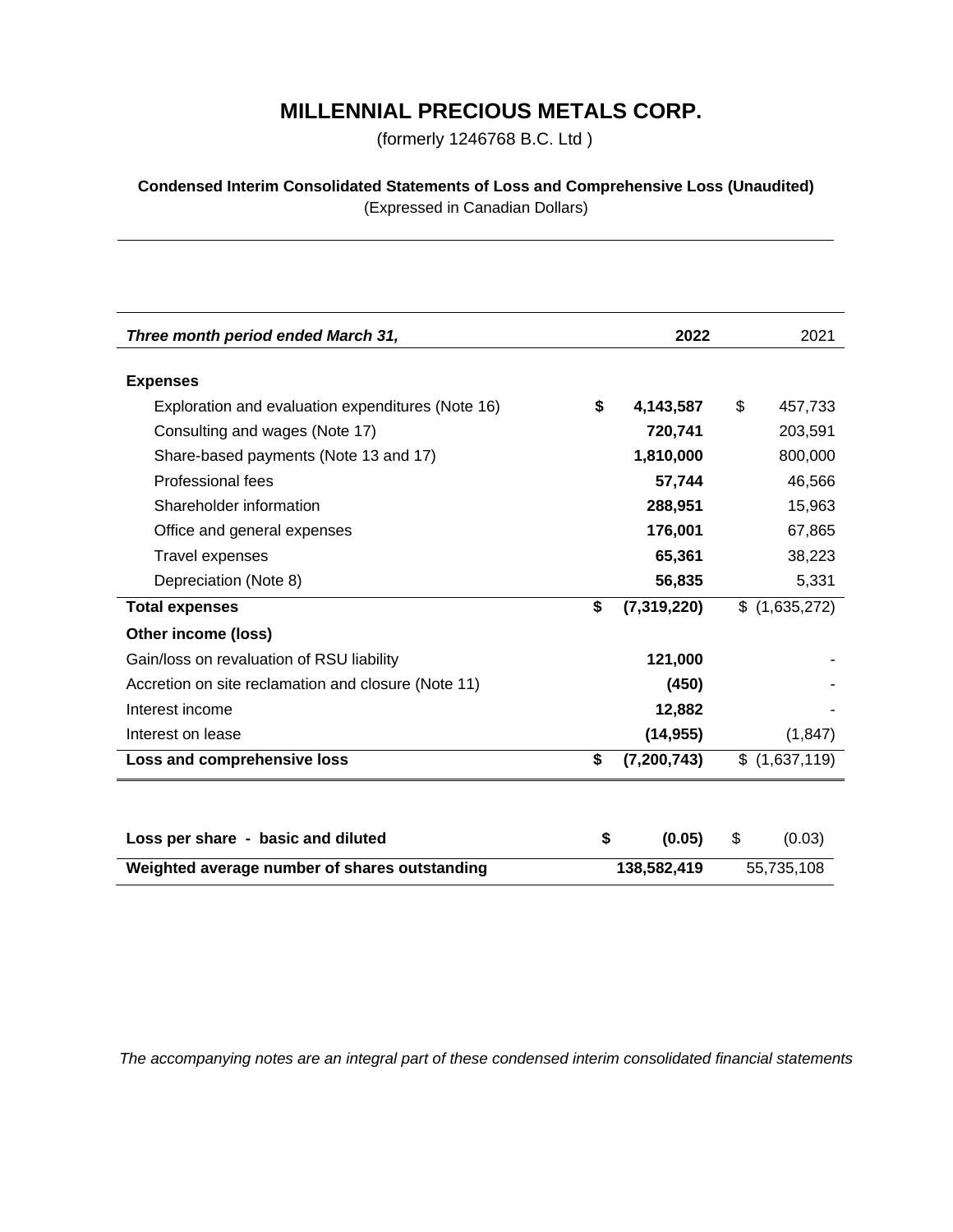(formerly 1246768 B.C. Ltd)

## **Condensed Interim Consolidated Statements of Changes in Shareholders' Equity (Deficiency) (Unaudited)**

|                                                       |                            | (Expressed in Canadian Dollars) |                                               |    |                                        |    |                                   |   |                                      |                 |
|-------------------------------------------------------|----------------------------|---------------------------------|-----------------------------------------------|----|----------------------------------------|----|-----------------------------------|---|--------------------------------------|-----------------|
|                                                       |                            | <b>Share Capital</b>            |                                               |    |                                        |    |                                   |   |                                      |                 |
|                                                       | Number of<br><b>Shares</b> | Amount                          | <b>Subscription</b><br>received in<br>advance |    | Reserve for<br>share-based<br>payments |    | <b>Reserve</b><br>for<br>warrants |   | <b>Accumulated</b><br><b>Deficit</b> | <b>Total</b>    |
| Balance at December 31, 2020                          | 55,735,108                 | \$10,080,208                    |                                               |    | 661,000                                |    |                                   | S | (1,986,491)                          | 8,754,717<br>S. |
| Subscription received in advance (Note 12)            |                            |                                 | 22,827,839                                    |    |                                        |    |                                   |   |                                      | 22,827,839      |
| Loss and comprehensive loss for the period            |                            |                                 |                                               |    |                                        |    |                                   |   | (1,637,119)                          | (1,637,119)     |
| Balance at March 31, 2021                             | 55,735,108                 | \$10,080,208                    | \$22,827,839                                  |    | 661,000                                | \$ |                                   |   | (3,623,610)                          | 29,945,437      |
| Shares issued for cash (Note 12)                      | 48,000,000                 | 24,000,000                      | (22, 827, 839)                                |    |                                        |    |                                   |   |                                      | 1,172,161       |
| Share issue costs (Note 12)                           |                            | (2,799,993)                     |                                               |    |                                        |    | 715,000                           |   |                                      | (2,084,993)     |
| Shares issued to shareholders of 1246768 B.C. Ltd.    |                            |                                 |                                               |    |                                        |    |                                   |   |                                      |                 |
| (Note 4)                                              | 1,999,999                  | 1,000,000                       |                                               |    |                                        |    |                                   |   |                                      | 1,000,000       |
| Shares issued for settlement of debt (Note 12)        | 350,000                    | 115,500                         |                                               |    |                                        |    |                                   |   |                                      | 115,500         |
| Shares issued for property acquisitions (Note 4 & 16) | 30,650,000                 | 15,260,000                      |                                               |    |                                        |    |                                   |   |                                      | 15,260,000      |
| Shares issued on exercise of RSU's                    | 1,600,000                  | 880,000                         |                                               |    |                                        |    |                                   |   |                                      | 880,000         |
| Share-based payments (Note 13)                        |                            |                                 |                                               |    | 639,000                                |    |                                   |   |                                      | 639,000         |
| Loss and comprehensive loss for the period            |                            |                                 |                                               |    |                                        |    |                                   |   | (36,011,171)                         | (36,011,171)    |
| Balance at December 31, 2021                          | 138,335,107                | \$48,535,715                    | S                                             | S  | 1,300,000                              | \$ | 715,000                           |   | (39, 634, 781)                       | 10,915,934      |
| Shares issued for property acquisitions (Note 4 & 16) | 255,840                    | 168,854                         |                                               |    |                                        |    |                                   |   |                                      | 168,854         |
| Share-based payments (Note 13)                        |                            |                                 |                                               |    | 1,596,000                              |    |                                   |   |                                      | 1,596,000       |
| Loss and comprehensive loss for the period            |                            |                                 |                                               |    |                                        |    |                                   |   | (7,200,743)                          | (7, 200, 743)   |
| Balance at March 31, 2022                             | 138,590,947                | \$48,704,569                    | S                                             | \$ | 2,896,000                              | S. | 715,000                           | S | (46, 835, 524)                       | 5,480,045       |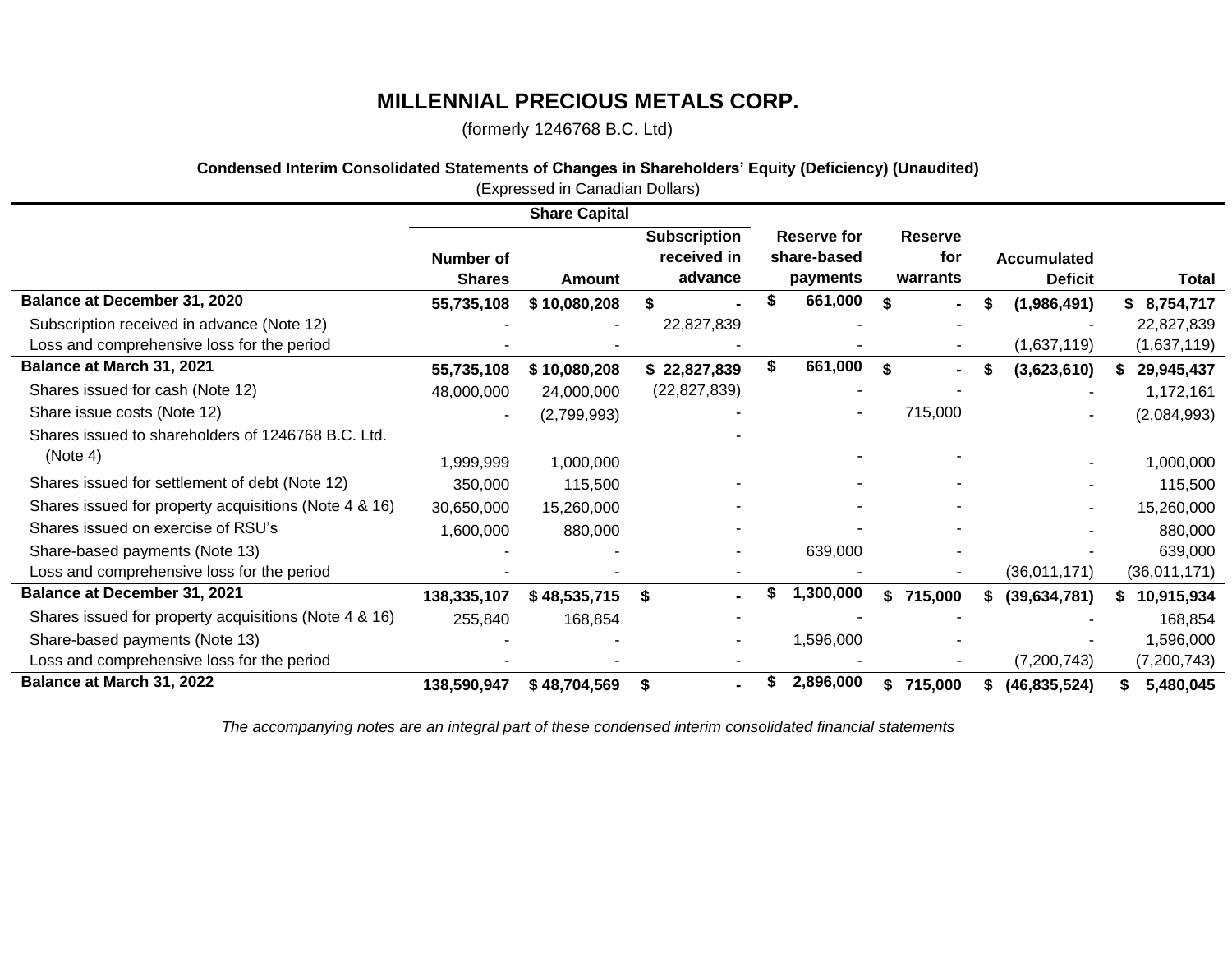(formerly 1246768 B.C. Ltd)

## **Condensed Interim Consolidated Statements of Cash Flows (Unaudited)**

(Expressed in Canadian Dollars)

| Three month period ended March 31,               | 2022                | 2021               |
|--------------------------------------------------|---------------------|--------------------|
| <b>CASH FLOWS FROM OPERATING ACTIVITIES</b>      |                     |                    |
| <b>Net Loss</b>                                  | \$<br>(7, 200, 743) | (1,637,119)<br>\$  |
| Adjustments for non-cash items                   |                     |                    |
| Share-based payments                             | 1,810,000           | 800,000            |
| Amortization                                     | 56,835              | 5,331              |
| Gain on revaluation of RSU liability             | (121,000)           |                    |
| Accretion on site reclamation and closure        | 450                 |                    |
| Shares issued for property acquisition           | 168,854             |                    |
| Net change in non-cash working capital :         |                     |                    |
| HST and other receivables                        | (38,099)            | (66, 302)          |
| Prepaid expenses                                 | (137,066)           | (7,086)            |
| Accounts payable and accrued liabilities         | 1,725,536           | 311,934            |
| Net cash used in operating activities            | (3,735,233)         | (593, 242)         |
| <b>CASH FLOWS FROM INVESTING ACTIVITIES</b>      |                     |                    |
| Purchase of property, plant and equipment        | (52, 916)           | (35, 518)          |
| <b>Reclamation deposits</b>                      |                     | (25, 515)          |
| Net cash used in investing activities            | (52, 916)           | (61, 033)          |
| <b>CASH FLOWS FROM FINANCING ACTIVITIES</b>      |                     |                    |
| Issuance of subscription receipts                |                     | 24,000,000         |
| Share issue costs advances                       |                     | (1, 172, 161)      |
| Repayment of lease obligation                    | (46, 148)           | (6, 142)           |
| Net cash provided by financing activities        | (46, 148)           | 22,821,697         |
| Net (decrease) increase in cash                  | \$<br>(3,834,297)   | \$<br>22, 167, 422 |
| Less: cash held in escrow                        |                     | (23, 191, 797)     |
| Cash and cash equivalents at beginning of period | 11,655,878          | 8,686,883          |
| Cash and cash equivalents at end of period       | \$<br>7,821,581     | \$<br>7,662,508    |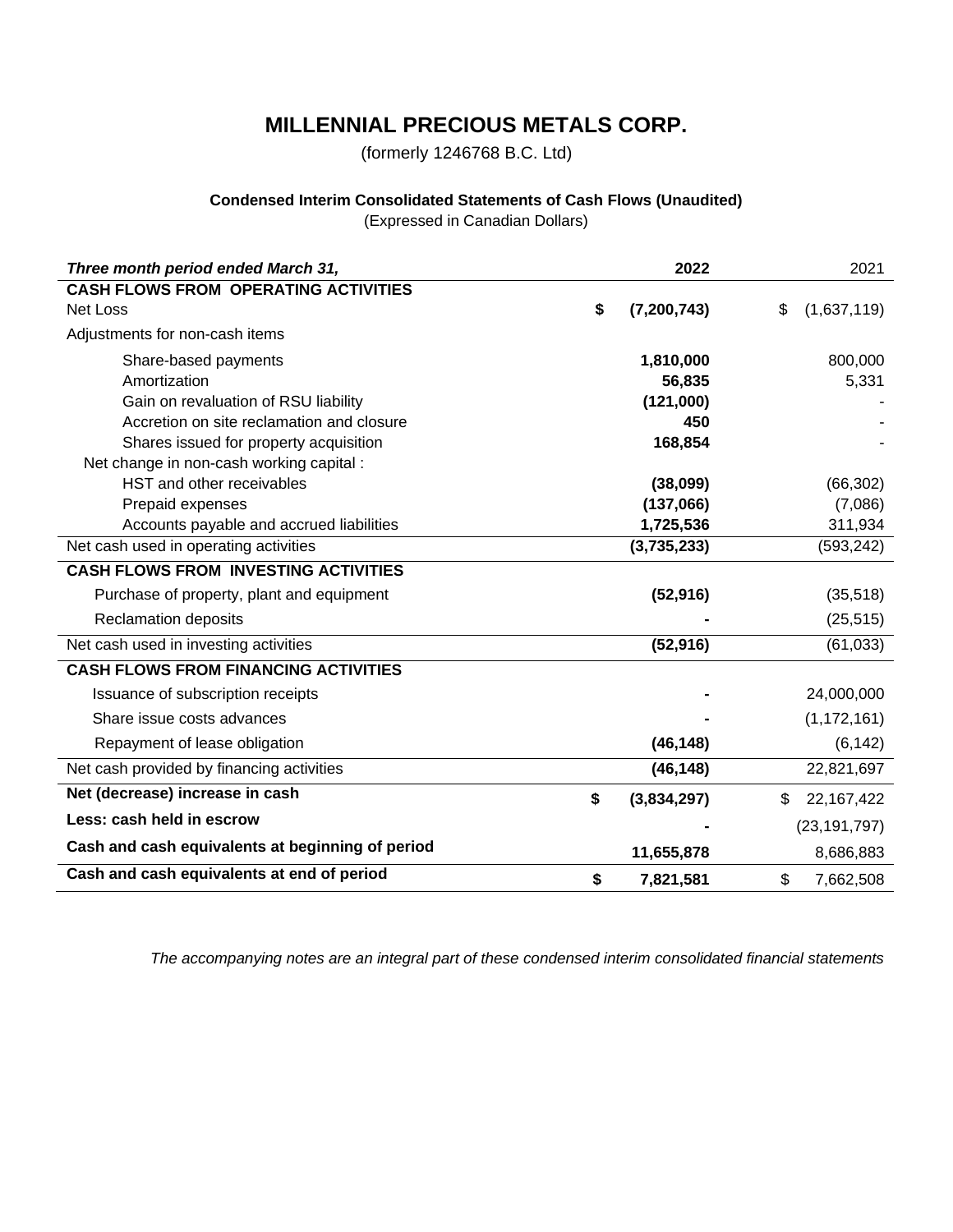(formerly 1246768 B.C. Ltd.) Notes to the Condensed Interim Consolidated Financial Statements For the three month periods ended March 31, 2022 and 2021 *(Expressed in Canadian dollars)*

#### **1. Nature of operations and going concern**

Millennial Precious Metals Corp. ("Millennial" or the "Company") (formerly 1246768 B.C. Ltd) was incorporated under the laws of the Province of Ontario on October 28, 2019. The Company is engaged in exploration and evaluation of mineral properties in Nevada, USA. The head office and registered address of the Company is located at 350 Bay Street, Suite 400, Toronto, Ontario, M5H 2S6.

The common shares of Millennial began trading on the TSX Venture Exchange on May 5, 2021 under the symbol "MPM".

#### **Going Concern**

The financial statements have been prepared on a going concern basis. The going concern basis assumes that the Company will continue in operation for the foreseeable future and will be able to realize its assets and discharge its liabilities and commitments in the normal course of business.

The Company's ability to continue as a going concern is dependent upon attaining profitable operations, and, if required, the ability to raise equity financing to meet expenditure commitments. There is no assurance that these activities will be successful. The combination of these circumstances set out above represents a material uncertainty which may cast significant doubt upon the Company's ability to continue as a going concern. However, the Company is managing the business and operations so that it will have adequate resources to continue in operational existence for the foreseeable future. For this reason, the Company continues to adopt the going concern basis in preparing its financial statements. These financial statements do not reflect the adjustments to the carrying values of assets and liabilities, the reported expenses, and the balance sheet classifications used that would be necessary if the going concern assumptions were not appropriate. The Company had a net loss during the three month period ended March 31, 2021 of \$7,200,743 and an accumulated deficit of \$46,835,524.

In addition, the Company began operations after the World Health Organization categorized COVID-19 as a pandemic. Financial markets around the world have been extremely volatile due to events and conditions resulting from this pandemic and as a result, the volatility could also impact the Company's ability to continue its operations as a going concern, and the Company's ability to obtain financing on a go forward basis.

#### **2. Basis of preparation**

#### **Statement of compliance**

These condensed interim consolidated financial statements, including comparatives, have been prepared in accordance with International Accounting Standards ("IAS") 34 'Interim Financial Reporting' ("IAS 34") using accounting policies consistent with the International Financial Reporting Standards ("IFRS") as issued by the International Accounting Standards Board ("IASB") and Interpretations of the International Financial Reporting Interpretations Committee ("IFRIC"), and on a basis consistent with the accounting policies disclosed in the Company's annual audited consolidated financial statements for the year ended December 31, 2021.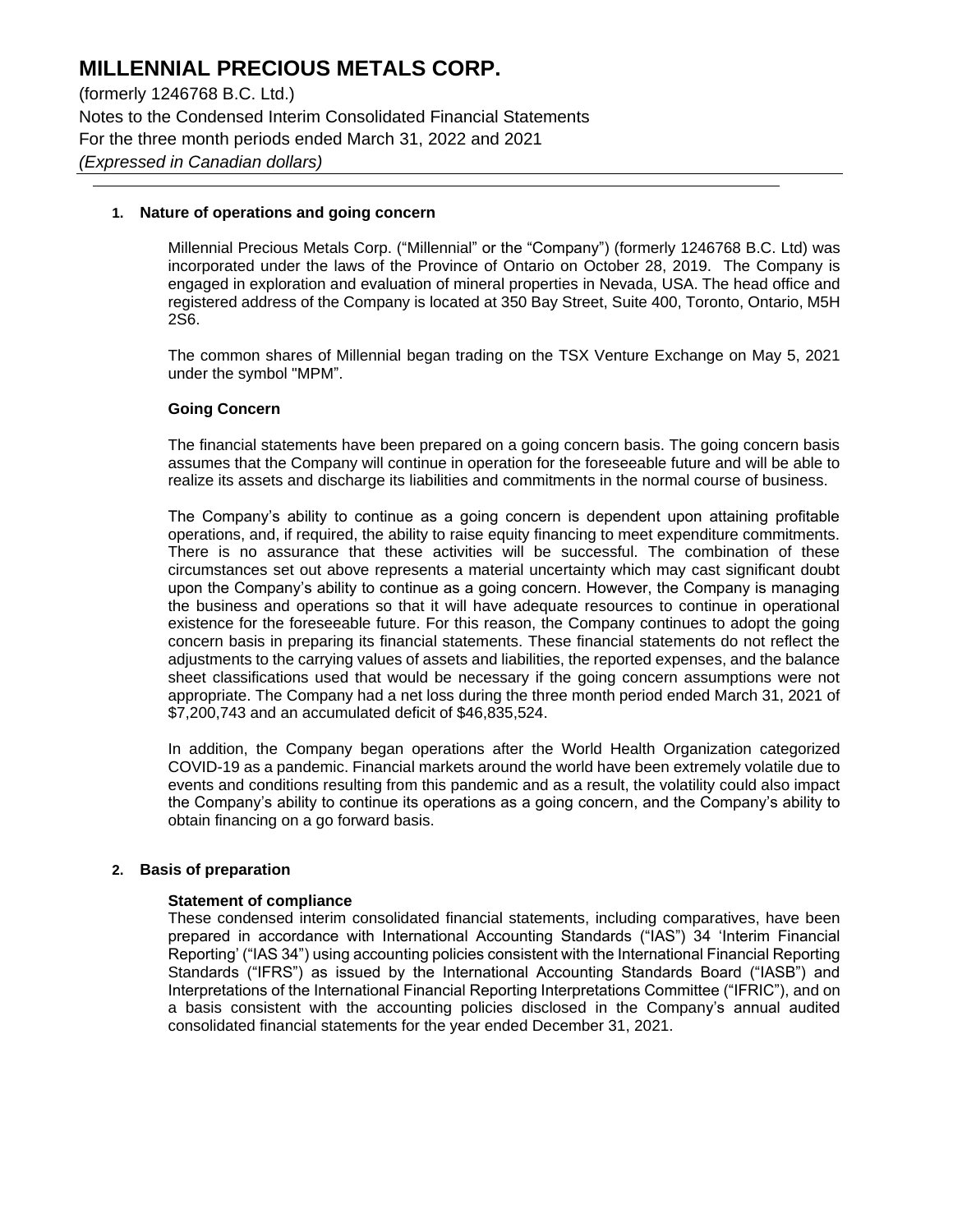(formerly 1246768 B.C. Ltd.) Notes to the Condensed Interim Consolidated Financial Statements For the three month periods ended March 31, 2022 and 2021 *(Expressed in Canadian dollars)*

### **2. Basis of preparation (continued)**

#### **Basis of presentation and currency**

The notes presented in these interim condensed consolidated financial statements include in general only significant changes and transactions occurring since the Company's last year end, and are not fully inclusive of all disclosures required by IFRS for annual financial statements. These financial statements should be read in conjunction with the Company's audited financial statements as at December 31, 2021 and for the year ended December 31, 2021.

#### **Presentation Currency**

These condensed interim financial statements are presented in Canadian dollars and are prepared on a historical cost basis, except for certain financial instruments which are measured at fair value.

### **3. Critical accounting judgments and estimates**

IFRS requires management to make estimates and judgments that affect the amounts reported in the financial statements. By their nature, these estimates and judgments are subject to measurement uncertainty and the effect on the financial statements of changes in such estimates in future periods could be significant.

Areas of judgment that have the most significant effect on the amounts recognized in the financial statements include:

- Applicability of the going concern assumption (Note 1)
- Determination of functional currency

Critical accounting estimates include:

- Share-based payments (Note 13 and 17)
- Useful life of property, plant and equipment (Note 8)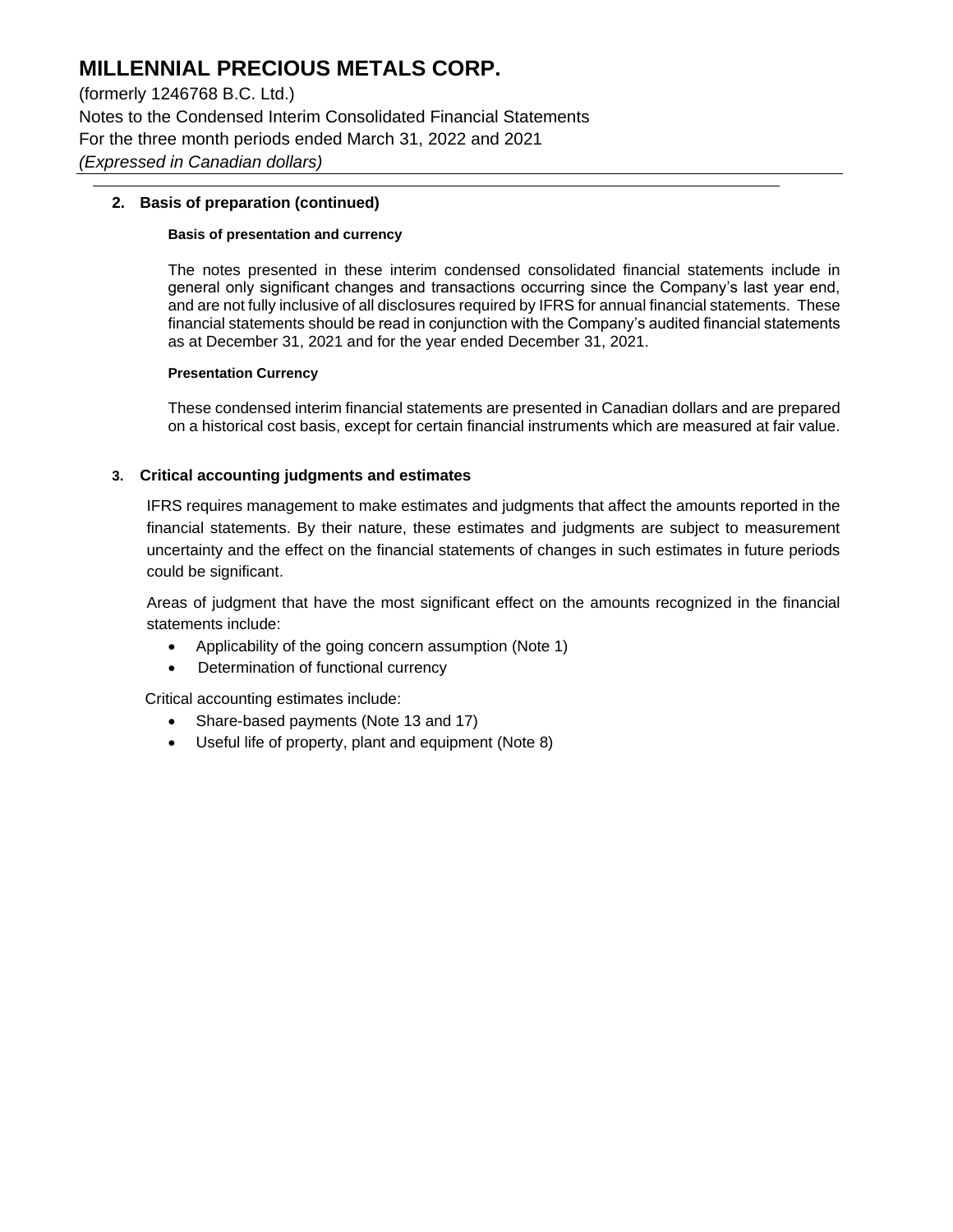(formerly 1246768 B.C. Ltd.) Notes to the Condensed Interim Consolidated Financial Statements For the three month periods ended March 31, 2022 and 2021 *(Expressed in Canadian dollars)*

#### **4. Reverse takeover transaction**

On April 28, 2021, the Company completed the previously announced series of transactions with 1246768 B.C. Ltd., and Clover Nevada LLC ("Waterton"), including the reverse take-over and acquisition ("Acquisition") by 124678 B.C. Ltd., of all of the issued outstanding shares of the Company, resulting in Millennial Precious Metals Corp. indirectly acquiring Waterton's interest in each of the Wildcat Property, the Mountain View Property, the Marr Property, the Ocelot Property, the Eden Property and the Dune Property located in Nevada and also a lease and option to purchase the Red Canyon Property also located in Nevada.

The transactions were effected through an asset purchase agreement dated December 11, 2020 (the "Asset Purchase Agreement") between 1246768 B.C. Ltd, the Company and Waterton and an amalgamation agreement dated December 11, 2020 between the Company and 1246768 B.C. Ltd. (the "Amalgamation Agreement").

Pursuant to the Acquisition, each share of Millennial was exchanged for one share of Millennial Precious Metals Corp. 1246768 B.C. Ltd consolidated its share capital on a 1.5:1 basis prior to closing of the transaction so that the holders of 1246768 B.C. Ltd shares received 1,999,999 shares of the resulting issuer following completion of the Acquisition.

In accordance with IFRS 3, Business Combinations ("IFRS 3"), the substance of the transaction was a reverse takeover ("RTO") of a non-operating company. The transaction does not constitute a business combination since 1246768 B.C. Ltd does not meet the definition of a business under IFRS 3. As a result, the transaction is accounted for as an asset acquisition with Millennial being identified as the acquirer (legal subsidiary) and 1246768 B.C. Ltd being treated as the accounting subsidiary (legal parent) with the transaction being measured at the fair value of the equity consideration issued to 1246768 B.C. Ltd.

The consideration received was the fair value of the net liabilities of 1246768 B.C. Ltd, which on April 28, 2021 was \$160,929. The amount was calculated as follows:

|                                                                   | Total      |
|-------------------------------------------------------------------|------------|
|                                                                   |            |
| Accounts receivable                                               | 8.076      |
| Accounts payable and liabilities                                  | (169,005)  |
| Net liabilities assumed                                           | (160, 929) |
| Fair value of 1,999,999 shares issued                             | 1,000,000  |
| Fair value of consideration paid in excess of net assets acquired | 1,160,929  |
| Transaction costs related to acquisition                          | 308,366    |
| Listing expense                                                   | 1,469,295  |

The fair value of the 1,999,999 shares issued were valued at the price of the concurrent financing of \$0.50.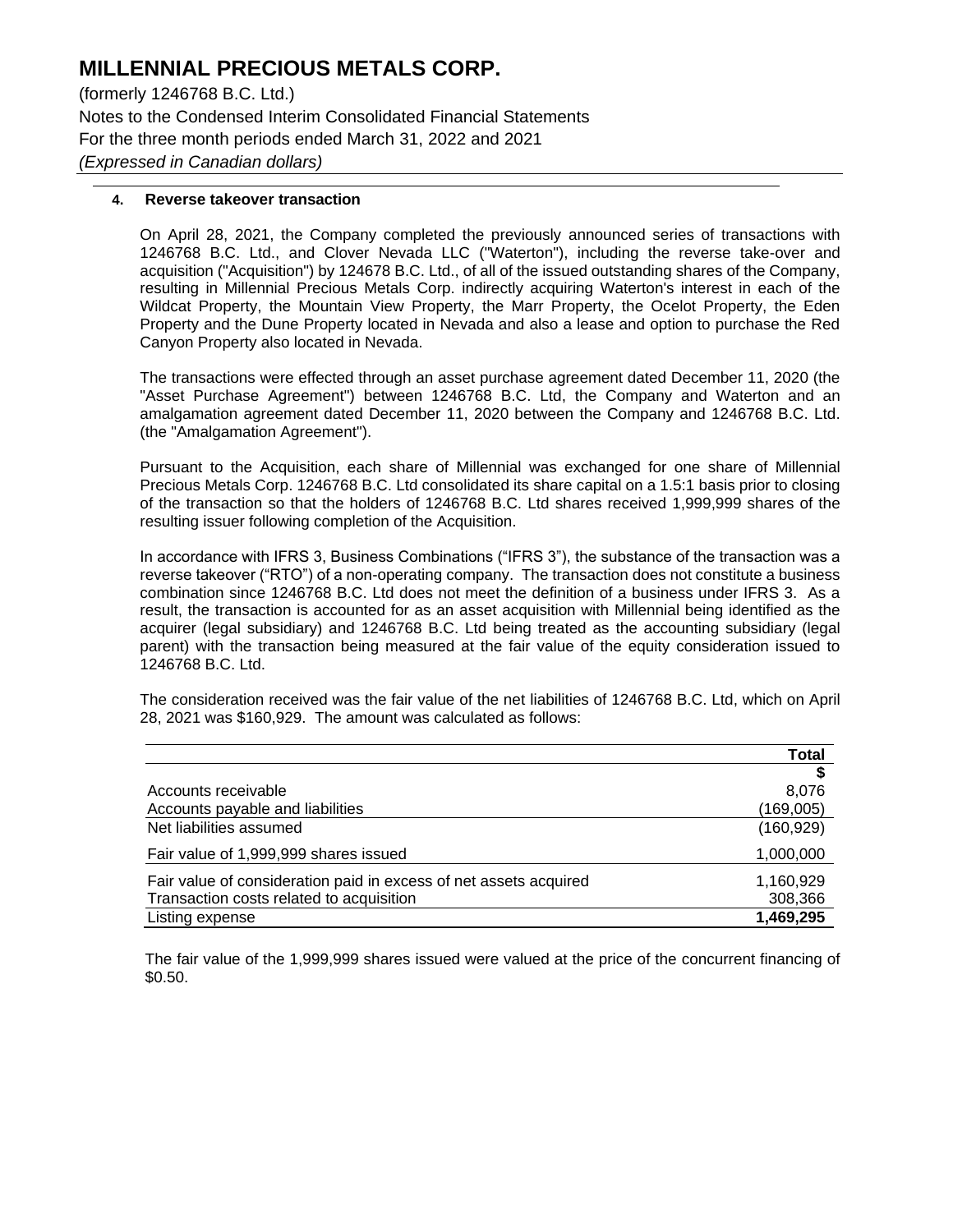(formerly 1246768 B.C. Ltd.) Notes to the Condensed Interim Consolidated Financial Statements For the three month periods ended March 31, 2022 and 2021 *(Expressed in Canadian dollars)*

### **5. Cash and cash equivalents**

The balance at March 31, 2022 consists of cash on deposit with major Canadian and United States banks in interest bearing accounts totaling \$3,573,481 (December 31, 2021 - \$2,932,802), guaranteed investment certificates with major Canadian banks of \$4,248,099 (December 31, 2021 - \$8,723,075) and cash on hand of \$1 (December 31, 2021 - \$1) for total cash of \$7,821,581 (December 31, 2021 - \$11,655,878).

#### **6. HST and other receivables**

|                                        |   | March 31,<br>2022         | December 31,<br>2021 |                  |  |  |
|----------------------------------------|---|---------------------------|----------------------|------------------|--|--|
| <b>HST</b> receivable<br>Other         | S | 161.208<br>$\blacksquare$ | \$.                  | 121,435<br>1.674 |  |  |
| <b>Total HST and other receivables</b> | S | 161.208                   |                      | 123,109          |  |  |

At March 31, 2022, the Company anticipates full recovery of these amounts and therefore no impairment has been recorded against these receivables. The credit risk on the receivables has been further discussed in Note 13. The Company holds no collateral for any receivable amounts outstanding as at March 31, 2022 and December 31, 2021.

### **7. Reclamation Deposits**

The Company is required to make reclamation deposits in respect of its expected site reclamation and closure obligations. The reclamation deposits represent collateral for possible reclamation activities necessary on mineral properties in connection with the permits required for exploration activities by the Company. At March 31, 2022, the surety amounted to \$250,000 and the Company has placed \$18,847 in cash (December 31, 2021 - \$18,847), on deposit to cover estimated future costs related to ground disturbance with the Bureau of Land Management.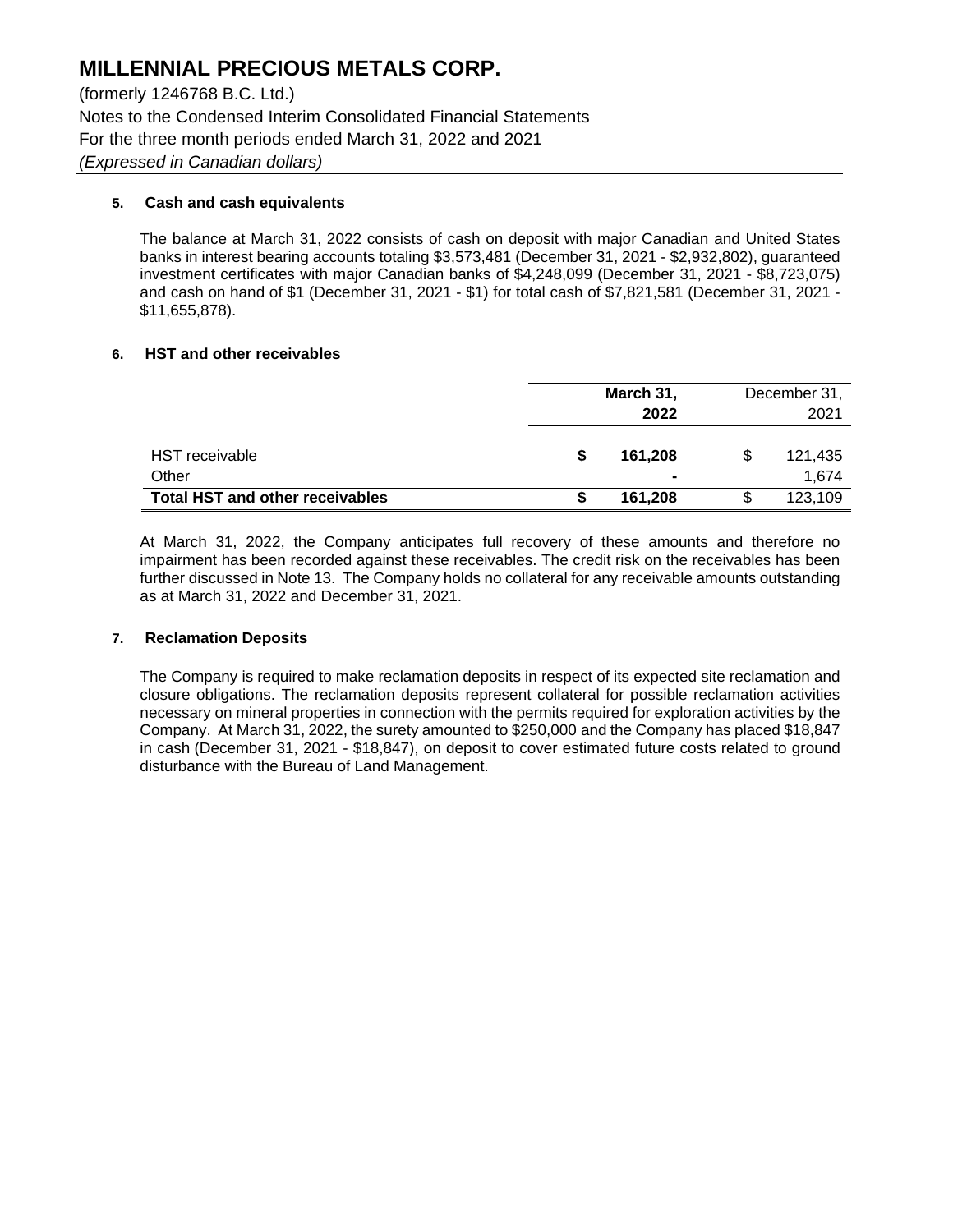(formerly 1246768 B.C. Ltd.) Notes to the Condensed Interim Consolidated Financial Statements For the three month periods ended March 31, 2022 and 2021 *(Expressed in Canadian dollars)*

## **8. Property, Plant and Equipment**

|                                                                 | Machinery<br>and<br>Equipment<br>Ъ | Vehicles<br>\$ | Right-of-<br><b>Use Asset</b><br>S | Total<br>\$ |
|-----------------------------------------------------------------|------------------------------------|----------------|------------------------------------|-------------|
| Balance at December 31, 2020                                    |                                    |                |                                    |             |
| Additions                                                       | 150,923                            | 155,886        | 800,995                            | 1,107,804   |
| Balance at December 31, 2021                                    | 150,923                            | 155,886        | 800,995                            | 1,107,804   |
| Additions                                                       | 52,916                             |                |                                    | 52,916      |
| Balance at March 31, 2022                                       | 203,839                            | 155,886        | 800,995                            | 1,160,720   |
| <b>ACCUMULATED DEPRECIATION</b><br>Balance at December 31, 2020 |                                    |                |                                    |             |
| Additions                                                       | 11,389                             | 10,392         | 64,405                             | 86,186      |
| Balance at December 31, 2021                                    | 11,389                             | 10,392         | 64,405                             | 86,186      |
| Additions                                                       | 8,991                              | 7,794          | 40,050                             | 56,835      |
| Balance at March 31, 2022                                       | 20,380                             | 18,186         | 104,455                            | 143,021     |
| <b>NET BOOK VALUE</b>                                           |                                    |                |                                    |             |
| At December 31, 2021                                            | 139,534                            | 145,494        | 736,590                            | 1,021,618   |
| At March 31, 2022                                               | 183,459                            | 137,700        | 696,540                            | 1,017,699   |

#### **9. Accounts payable and accrued liabilities**

Accounts payable of the Company are principally comprised of amounts outstanding for trade purchases relating to exploration activities and amounts payable for operating and financing activities. The amounts are unsecured.

Accounts payable and accrued liabilities consist of the following:

|                                                | March 31, | December 31, |         |  |
|------------------------------------------------|-----------|--------------|---------|--|
|                                                | 2022      |              | 2021    |  |
| Accounts payable                               | 2,168,125 | \$           | 875.394 |  |
| <b>Accrued liabilities</b>                     | 548,805   |              | 116,000 |  |
| Total accounts payable and accrued liabilities | 2,716,930 |              | 991.394 |  |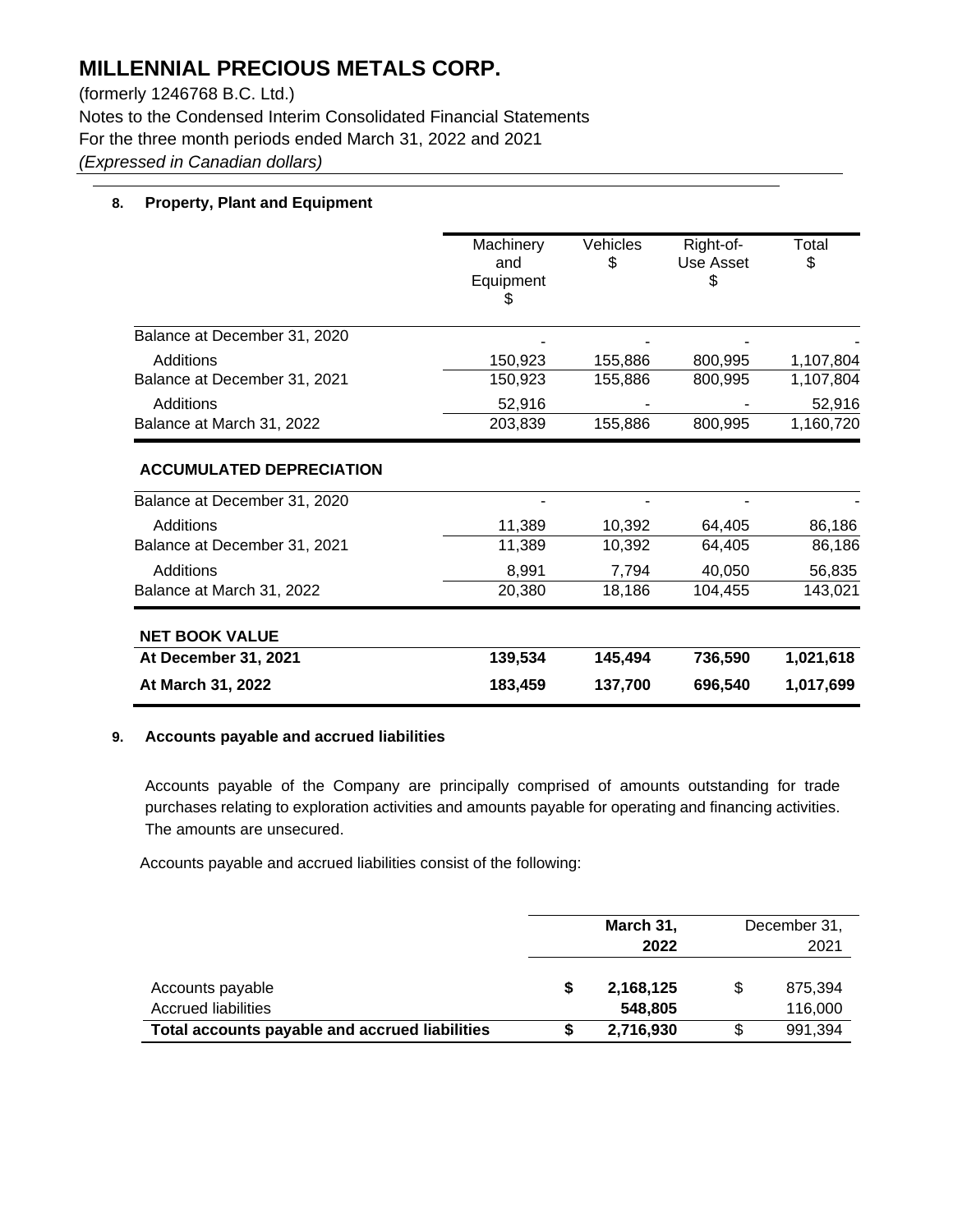(formerly 1246768 B.C. Ltd.) Notes to the Condensed Interim Consolidated Financial Statements For the three month periods ended March 31, 2022 and 2021 *(Expressed in Canadian dollars)*

## **10. Leases Payable**

The Company has entered into commercial leases expiring in 2026, with an implied interest rate of 8% per annum. The Company's obligations under finance leases are secured by the lessor's title to the leased assets.

The contractual maturities and interest charges in respect of the Company's finance lease obligations are as follows:

|                                                   |    | March 31,  | December 31,  |
|---------------------------------------------------|----|------------|---------------|
|                                                   |    | 2022       | 2021          |
| Not later than one year                           | \$ | 226,463    | \$<br>227,165 |
| Later than one year and not later than five years |    | 606,902    | 667,739       |
| Less: Future interest charges                     |    | (125, 623) | (141, 014)    |
| Present value of lease payments                   |    | 707,742    | 753,890       |
| Less: current portion                             |    | (176, 134) | (173, 092)    |
| Non-current portion                               | S  | 531,608    | \$<br>580,798 |

Reconciliation of debt arising from lease liabilities:

|                                         | March 31,      |      | December 31, |
|-----------------------------------------|----------------|------|--------------|
|                                         | 2022           |      | 2021         |
| Lease liability at beginning of year    | 753.890        | - \$ |              |
| Additions to lease liabilities          | $\blacksquare$ |      | 800.995      |
| Principal payments on lease liabilities | (46.148)       |      | (47, 105)    |
|                                         | 707.742        |      | 753,890      |

#### **11. Provision for site reclamation and closure**

State laws and regulations concerning environmental protection affect the Company's exploration and operations. Under current regulations, the Company is required to meet performance standards to minimize the environmental impact from its activities and to perform site restoration and other closure activities. The Company's provision for future site closure and reclamation costs is based on known requirements.

The breakdown of the provision for site reclamation and closure is as per below:

|                                | March 31, 2022          |                 |               |         | December 31, 2021 |                          |           |               |         |  |
|--------------------------------|-------------------------|-----------------|---------------|---------|-------------------|--------------------------|-----------|---------------|---------|--|
|                                | <b>Mountain</b><br>View | <b>Wild Cat</b> | Red<br>Canvon | Total   |                   | Mountain<br>View         | Wild Cat  | Red<br>Canyon | Total   |  |
| Balance, beginnning of year \$ | 41,000 \$               | 41,000 \$       | 37,000 \$     | 119.000 |                   | - \$                     | - \$      | - \$          |         |  |
| Change in estimate             | $\blacksquare$          | -               |               | ۰       |                   | 41.000                   | 41.000    | 37,000        | 119.000 |  |
| Accretion expense              | 150                     | 150             | 150           | 450     |                   | $\overline{\phantom{0}}$ |           |               |         |  |
| Balance, end of year           | 41.150 \$               | 41,150 \$       | 37,150 \$     | 119.450 |                   | 41,000 \$                | 41,000 \$ | 37,000 \$     | 119.000 |  |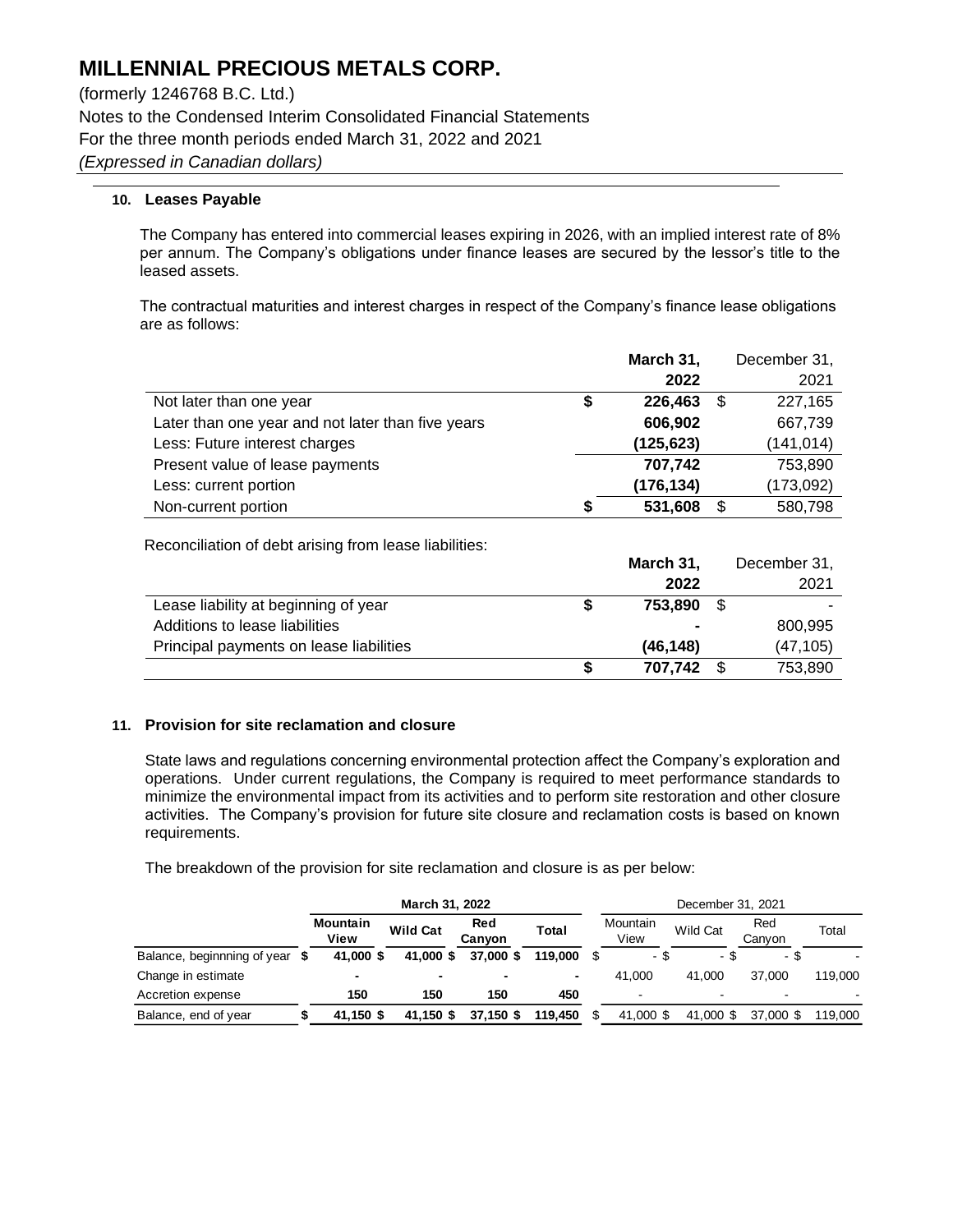(formerly 1246768 B.C. Ltd.) Notes to the Condensed Interim Consolidated Financial Statements For the three month periods ended March 31, 2022 and 2021 *(Expressed in Canadian dollars)*

### **11. Provision for site reclamation and closure (continued)**

The present value of the obligation for Mountain View, Wild Cat and Red Canyon of \$119,450 (December 31, 2021 – \$119,000) is based on an undiscounted obligation of \$139,000, estimated to be incurred commencing 2031. The provision was calculated using a weighted average risk-free interest rate of 1.52% (December 31, 2021 – 1.52%) and a weighted average inflation rate of 4.7% (December 31, 2021 – 4.7%).

## **12. Share capital**

- a) Authorized: An unlimited number of common shares with no par value
- b) Issued and outstanding:

|                                                                    | <b>Number</b> | Amount      |
|--------------------------------------------------------------------|---------------|-------------|
|                                                                    | of Shares     | S           |
| Balance – December 31, 2020                                        | 55,735,108    | 10,080,208  |
| Issued for cash pursuant to private placement of 48,000,000 shares | 48,000,000    | 24,000,000  |
| Shares issued to shareholders of 1246768 B.C. Ltd. (Note 4)        | 1,999,999     | 1,000,000   |
| Share issue costs                                                  |               | (2,084,993) |
| Broker warrants issued as share issuance costs                     |               | (715,000)   |
| Issued for debt settlement                                         | 350,000       | 115,500     |
| Issued for property acquisitions (Note 16)                         | 30,650,000    | 15,260,000  |
| Issued on exercise of RSU's                                        | 1,600,000     | 880,000     |
| Balance - December 31, 2021                                        | 138,335,107   | 48,535,715  |
| Issued for property acquisitions (Note 16)                         | 255,840       | 168,854     |
| <b>Balance - March 31, 2022</b>                                    | 138,590,947   | 48,704,569  |

#### **During the three month period ended March 31, 2022**

#### *Property Acquisitions:*

On January 4, 2022, the Company issued 255,840 shares with a value of \$168,854 in connection with the purchase of its interest in the Ocelot property. See note 16 for details.

### **During the year ended December 31, 2021**

#### *Settlement of debt:*

On September 22, 2021, the Company issued 350,000 common shares at a fair value of \$115,500 (\$0.33 per share) to settle outstanding fees owed totaling \$175,000. The Company recorded a gain of \$59,500 on the settlement of this debt.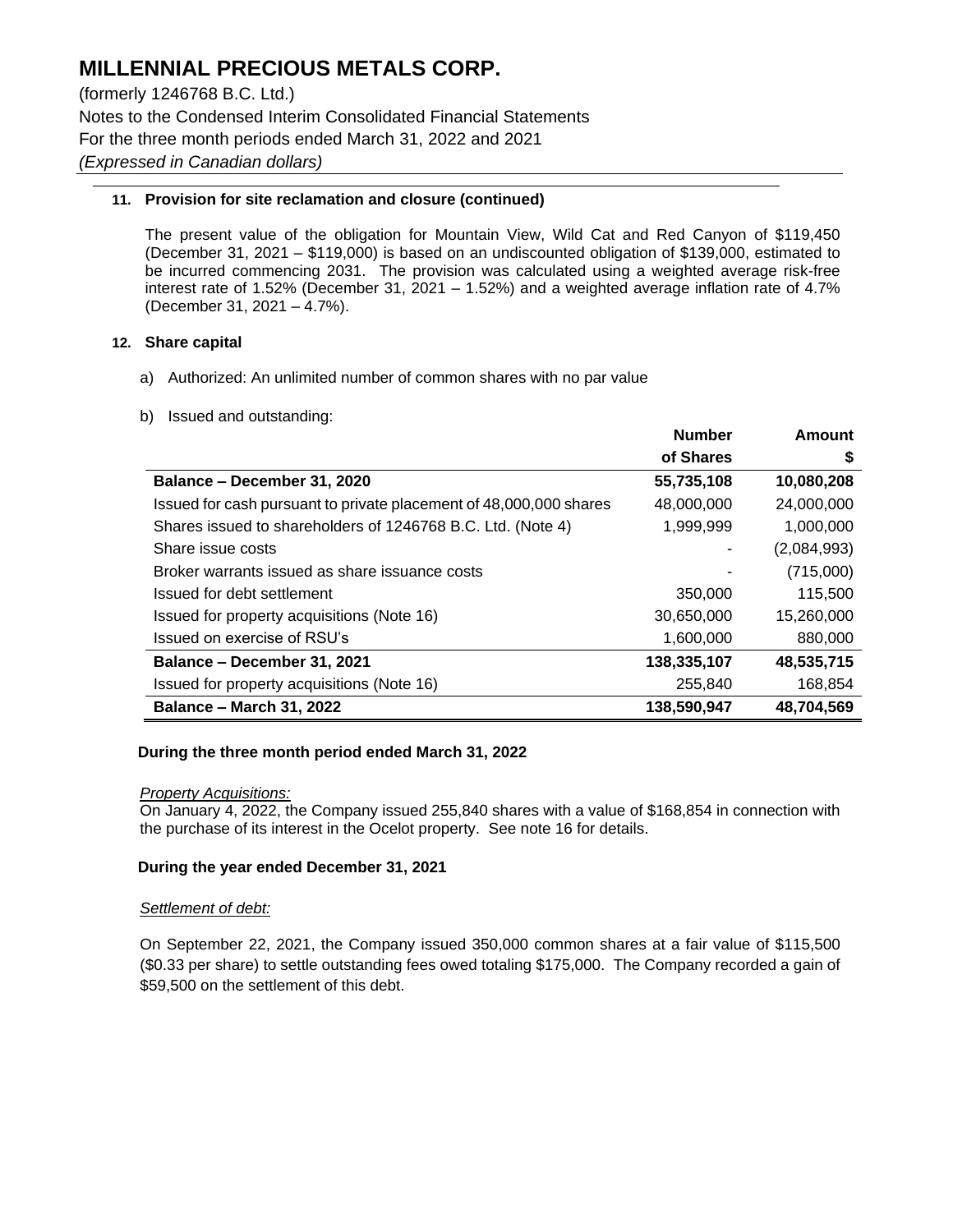(formerly 1246768 B.C. Ltd.) Notes to the Condensed Interim Consolidated Financial Statements For the three month periods ended March 31, 2022 and 2021 *(Expressed in Canadian dollars)*

### **12. Share capital (continued)**

#### *Subscription Receipts:*

On February 11, 2021, the Company completed a financing of 48,000,000 subscription receipts at a price of \$0.50 per subscription receipt for gross proceeds of \$24,000,000.

The subscription receipts financing was closed on February 11, 2021, and the net cash proceeds from the sale of the subscription receipts were held by an escrow agent, in a restricted account, until closing of the Acquisition on April 28, 2021 at which point each subscription receipt was converted into one common share.

The brokered financing includes 6% of broker commission, excluding proceeds falling under the Presidents List at 3% commission, as well as 6% broker warrants. Each broker warrant entitles the holder to acquire a common share of the Company at a price of \$0.50 for a period of 24 months from April 28, 2021.

The fair value of the 2,741,310 broker warrants granted amounting to \$715,000 was calculated using the Black-Scholes model with the following assumptions:

|                            | April 28,  |
|----------------------------|------------|
|                            | 2021       |
| Number of warrants issued  | 2,741,310  |
| Grant date share price     | \$<br>0.50 |
| Exercise price             | \$<br>0.50 |
| <b>Expected volatility</b> | 100%       |
| Expected option life       | 2 years    |
| Expected dividend yield    | $0\%$      |
| Risk-free interest rate    | 0.30%      |

The Company incurred cash commission and other closing costs totaling \$2,084,993.

#### **Property Acquisitions:**

On April 28, 2021, the Company issued 26,942,000 shares with a value of \$13,471,000 in connection with the purchase of the Waterton's interest in the Mountain View, Wildcat, Marr, Ocelot, Eden and Dune properties located in Nevada ("the Nevada Properties"), as well as 3,708,000 shares with a value of \$1,789,000 in connection with the purchase of Red Canyon Property. See note 16 for details.

#### **Diluted Weighted Average Number of Shares Outstanding**

|                                             | March 31,      | March 31,  |
|---------------------------------------------|----------------|------------|
|                                             | 2022           | 2021       |
| Basic weighted average shares outstanding:  | 138.582.419    | 55.735.108 |
| Dilutive effect of outstanding securities   | $\blacksquare$ | -          |
| Diluted weighted average shares outstanding | 138,582,419    | 55,735,108 |

During the three month periods ended March 31, 2022 and 2021, the Company had a net loss, as such, the diluted loss per share calculation excludes any potential conversion of options and warrants that would decrease loss per share.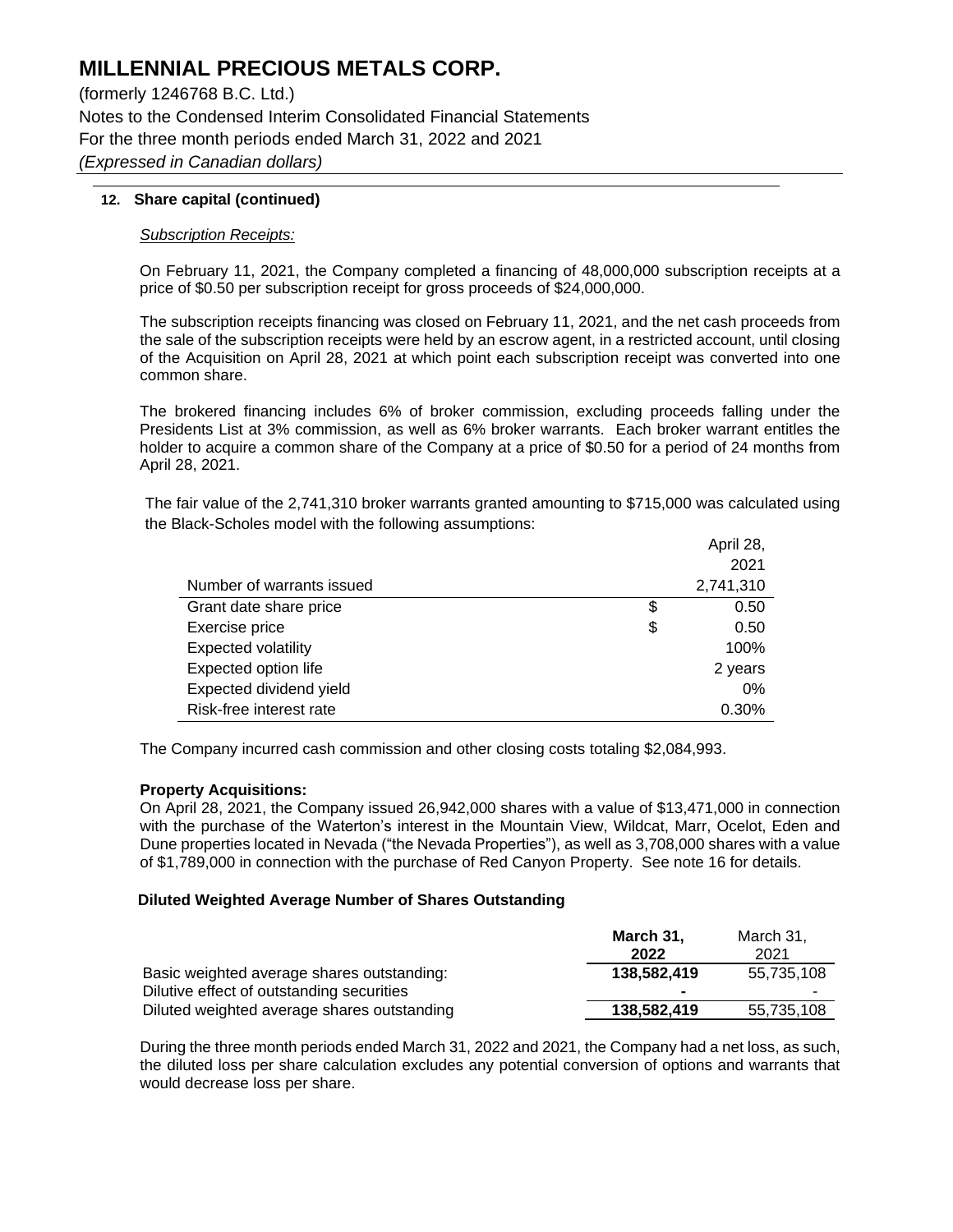(formerly 1246768 B.C. Ltd.) Notes to the Condensed Interim Consolidated Financial Statements For the three month periods ended March 31, 2022 and 2021 *(Expressed in Canadian dollars)*

### **12. Share capital (continued)**

#### **Warrant reserve:**

The following table summarizes information about warrant reserve:

| Balance, December 31, 2020                           | $\sim$  |
|------------------------------------------------------|---------|
| Broker warrants issued on private placement          | 715.000 |
| <b>Balance, December 31, 2021 and March 31, 2022</b> | 715.000 |

The following broker warrants were outstanding as at March 31, 2022:

|                                           |                |                    | Exercise |
|-------------------------------------------|----------------|--------------------|----------|
| Number of warrants outstanding Grant date |                | <b>Expiry Date</b> | price    |
| 2.741.310                                 | April 28. 2021 | April 28, 2023     | 0.50     |

#### **13. Reserve for share-based payments**

#### *Performance warrants*

A summary of performance warrants issued and outstanding is as follows:

|                                                                                 | March 31, 2022 |                 |                 |    | December 31, 2021 |             |
|---------------------------------------------------------------------------------|----------------|-----------------|-----------------|----|-------------------|-------------|
|                                                                                 |                | Weighted        |                 |    | Weighted          |             |
|                                                                                 |                | Average         | Number of       |    | Average           | Number of   |
|                                                                                 |                | <b>Exercise</b> | Performance     |    | Exercise          | Performance |
|                                                                                 |                | <b>Price</b>    | <b>Warrants</b> |    | Price             | Warrants    |
| Outstanding at beginning of period/year<br>Transactions during the period/year: | \$             |                 | $\blacksquare$  | \$ | 0.30              | 1,600,000   |
| Granted                                                                         |                |                 |                 |    |                   |             |
| Cancelled                                                                       |                |                 |                 |    | 0.30              | (1,600,000) |
| Outstanding at end of period/year                                               |                |                 |                 |    |                   |             |
| Exercisable at end of period/year                                               |                |                 | ۰               | S  |                   |             |

On October 29, 2020, the Company granted a total of 1,600,000 performance warrants to executives of the Company. The performance warrants were exercisable at a price of \$0.30 per share and were to expire after a period of 24 months commencing on the date the common shares are listed on a recognized stock exchange.

The warrants were cancelled on March 12, 2021.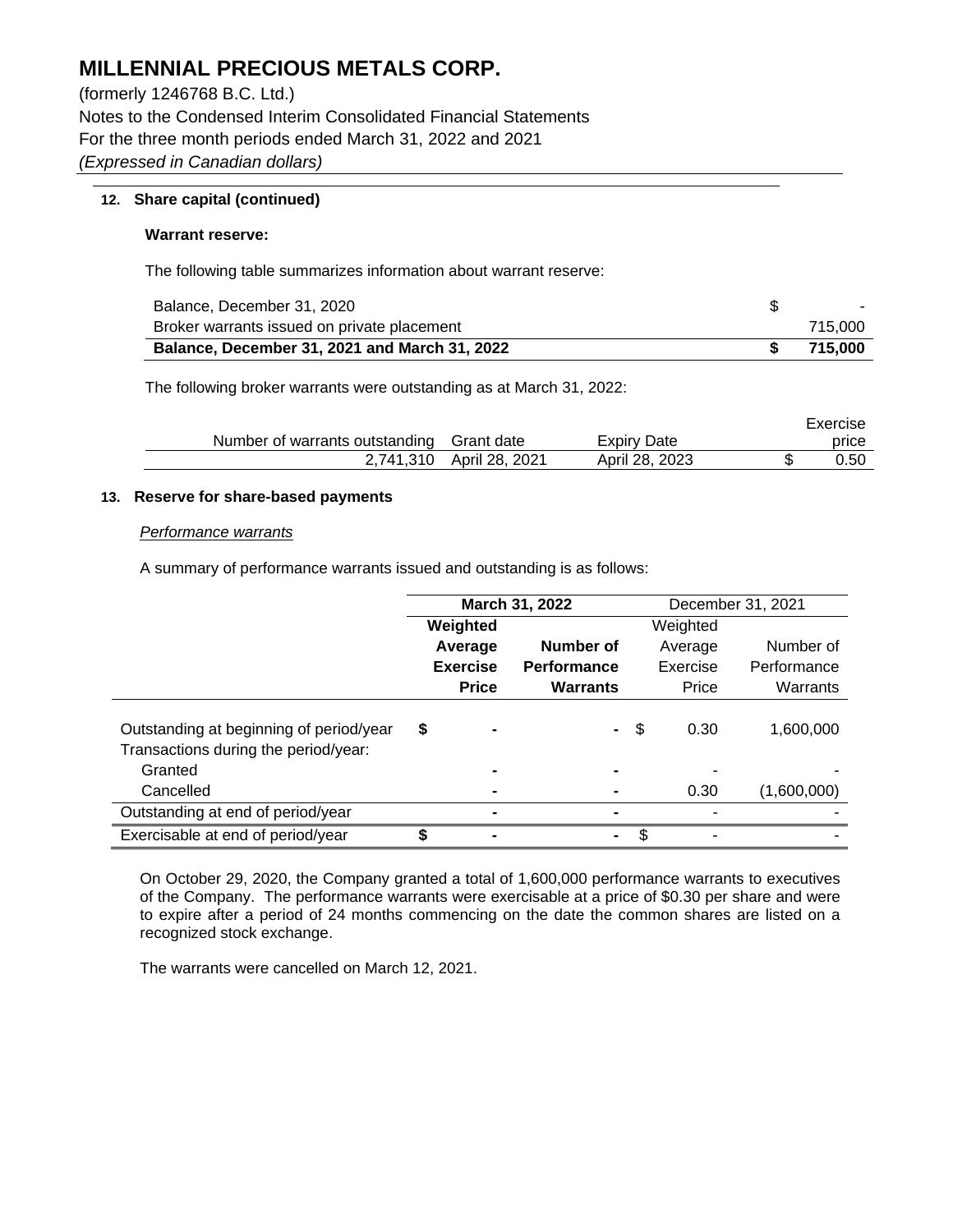(formerly 1246768 B.C. Ltd.) Notes to the Condensed Interim Consolidated Financial Statements For the three month periods ended March 31, 2022 and 2021 *(Expressed in Canadian dollars)*

## **13. Reserve for share-based payments (continued)**

These performance warrants had an estimated fair value of \$275,000 at grant date calculated using the following assumptions:

|                                       | October 29, |
|---------------------------------------|-------------|
|                                       | 2020        |
| Number of performance warrants issued | 1,600,000   |
| Grant date share price                | \$<br>0.30  |
| Exercise price                        | \$<br>0.30  |
| <b>Expected volatility</b>            | 100%        |
| Expected option life                  | 2.5 years   |
| Expected dividend yield               | $0\%$       |
| Risk-free interest rate               | 0.23%       |

Volatility was based on average historical volatility of comparable publicly traded companies. The expected life was determined by estimating the date that the Company expects to have its common shares listed on a recognized stock exchange. The grant date share price was estimated based on the price value of the November 2020 private placement (Note 12). Changes in the underlying assumptions could materially affect the fair value estimates. The warrants vested immediately on the grant date.

#### *Restricted Share Units*

The Restricted Share Unit Plan (RSU Plan) provides for the grant of restricted share units (each, an "**RSU**") convertible into a maximum number of common shares equal to ten percent (10%) of the number of common shares then issued and outstanding, provided, however, the number of common shares reserved for issuance from treasury under the RSU Plan and pursuant to all other securitybased compensation arrangements of the Company shall, in the aggregate, not exceed ten percent (10%) of the number of common shares then issued and outstanding. Any common shares subject to a RSU which has been cancelled or terminated in accordance with the terms of the RSU Plan without settlement will again be available under the RSU Plan. When vested, each RSU entitles the holder to receive, subject to adjustments as provided for in the RSU Plan, one common Share or payment in cash for the equivalent thereof based on the volume weighted average trading price of the common shares on the five trading days immediately preceding the redemption date. The terms and conditions of vesting (if applicable) of each grant are determined by the Board at the time of the grant, subject to the terms of the RSU Plan. RSU awards may, but need not, be subject to performance incentives to reward attainment of annual or long-term performance goals. Any such performance incentives or long term performance goals are subject to determination by the Board and specified in the award agreement.

The Company uses the fair value method to recognize the obligation and compensation expense associated with the RSUs. The fair value of RSUs issued is determined on the grant date based on the market price of the common shares on the grant date multiplied by the number of RSUs granted. The fair value is expensed over the vesting term. Upon redemption of the RSU the carrying amount is recorded as an increase in common share capital and a reduction in the liability.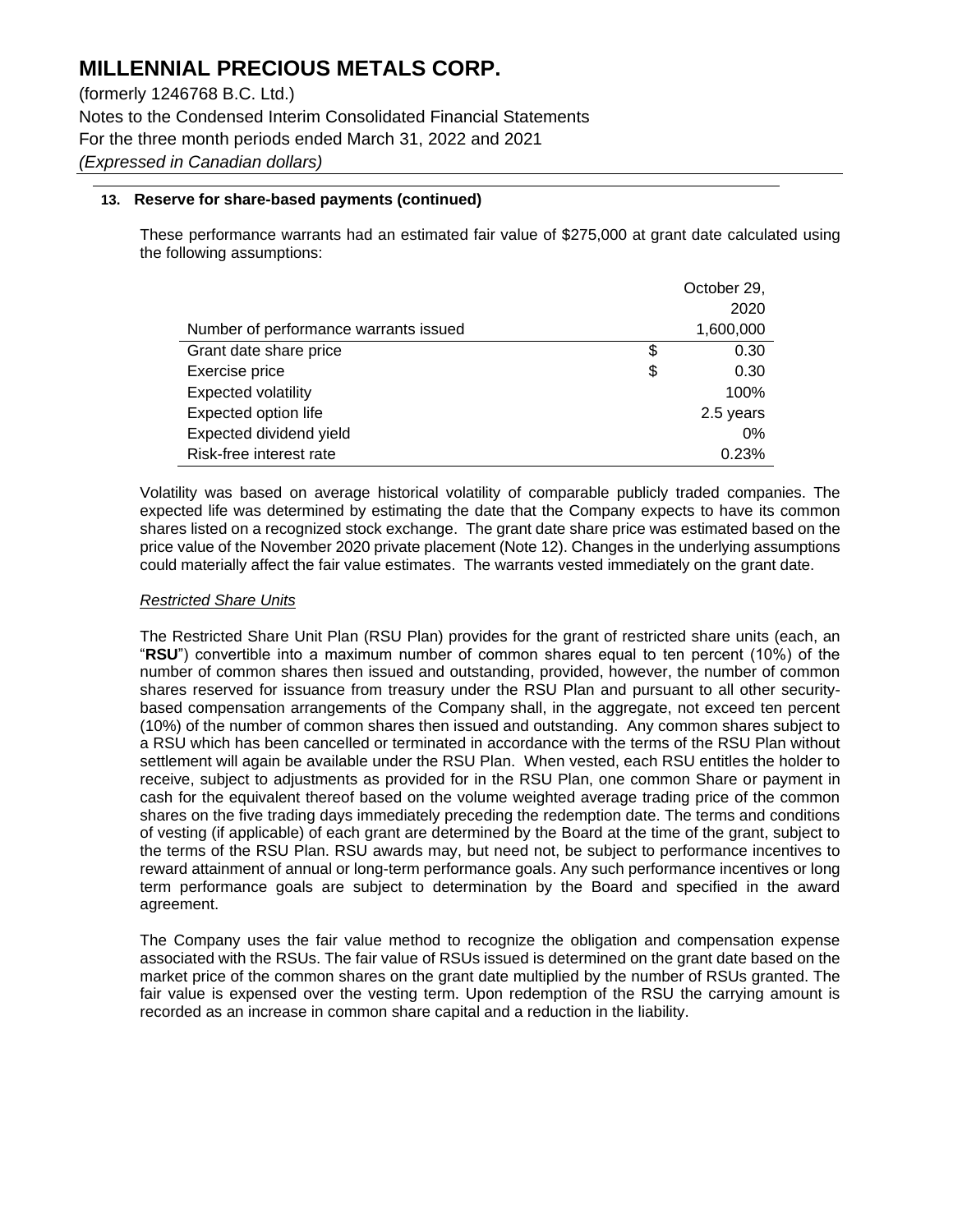(formerly 1246768 B.C. Ltd.) Notes to the Condensed Interim Consolidated Financial Statements For the three month periods ended March 31, 2022 and 2021 *(Expressed in Canadian dollars)*

## **13. Reserve for share-based payments (continued)**

The following table summarizes changes in the number of RSUs outstanding:

|                            | Number of<br><b>RSU's</b> | <b>Weighted average</b> | fair value |
|----------------------------|---------------------------|-------------------------|------------|
| Balance, December 31, 2020 |                           | S                       |            |
| <b>Issued</b>              | 3,603,000                 | \$                      | 0.50       |
| Exercised                  | (1,600,000)               | \$                      | 0.50       |
| Cancelled                  | (75,000)                  | \$                      | 0.50       |
| Balance, December 31, 2021 | 1,928,000                 | \$                      | 0.50       |
| Issued                     | 775,000                   | S                       | 0.62       |
| Balance, March 31, 2022    | 2,703,000                 | S                       | 0.53       |

### **RSU liability:**

As at March 31, 2022 a liability of \$583,000 (December 31, 2021 - \$490,000) has been recorded for RSUs. Out of the issuances during the year ended December 31, 2021, 1,600,000 RSU's vested immediately on the grant date and 2,003,000 RSU vest in tranches of 1/3 over 3 years. The 775,000 RSU's issued during the three month period ended March 31, 2022 vest in tranches of 1/3 over 3 years.

Share based payment expense related to the vested portion amounted to \$214,000 during the three month period ended March 31, 2022 (2021 - \$800,000).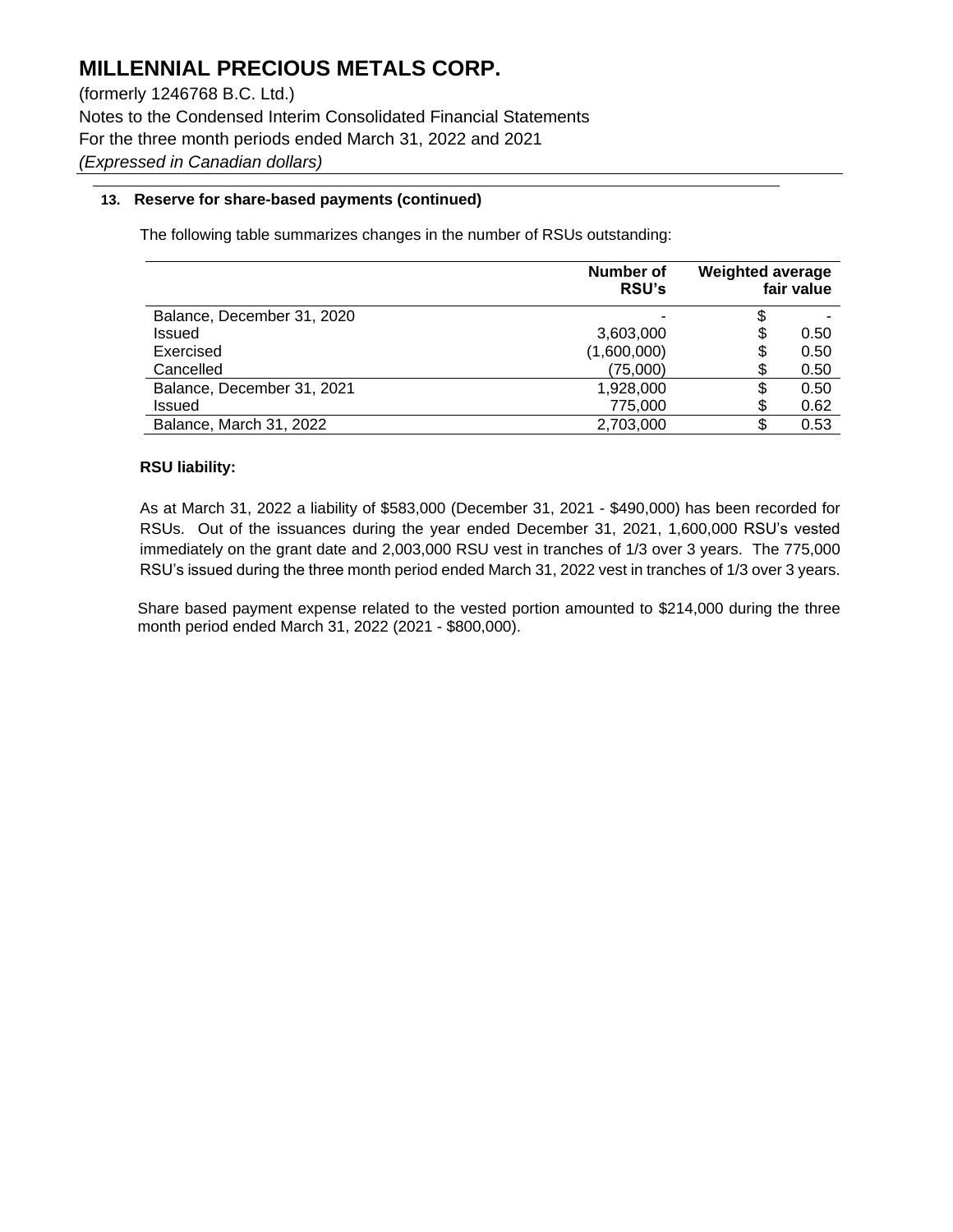(formerly 1246768 B.C. Ltd.) Notes to the Condensed Interim Consolidated Financial Statements For the three month periods ended March 31, 2022 and 2021 *(Expressed in Canadian dollars)*

### **13. Reserve for share-based payments (continued)**

#### *Stock Options*

The Board of Directors of the Company adopted a stock option plan (the "Plan") whereby the aggregate number of common shares reserved for issuance under the Plan, including common shares reserved for issuance under any other share compensation arrangement granted or made available by the Company from time to time, may not exceed 10% of the Company's issued and outstanding common shares. The Plan is administered by the Board of Directors and grants made pursuant to the Plan must at all times comply with regulatory policies.

The terms of any options granted under the Plan are fixed by the Board of Directors and may not exceed a term of five years. The exercise price of the options granted under the Plan is set at the last closing price of the Company's common shares before the date of grant or in accordance with regulatory requirements.

Each share option converts into one common share of the Company on exercise. No amounts are paid or payable by the recipient on receipt of the option. The options carry neither rights to dividends nor voting rights. Options may be exercised at any time from the date of vesting to the date of their expiry.

| Number of   | Number of   |                  |                 |    |          |             |
|-------------|-------------|------------------|-----------------|----|----------|-------------|
| options     | exercisable |                  |                 |    | Exercise | Fair value  |
| outstanding | options     | Grant date       | Expiry Date     |    | price    | vested      |
| 2,250,000   | 2.250.000   | October 29, 2020 | April 28, 2023  | \$ | 0.30     | 386,000     |
| 3,127,000   | 781,750     | May 28, 2021     | May 28, 2026    | \$ | 0.50     | 770.000     |
| 3,305,000   | 3,105,000   | January 5, 2022  | January 5, 2027 | S  | 0.66     | 1,465,000   |
| 8,682,000   | 6,136,750   |                  |                 |    |          | \$2,621,000 |

The following options were outstanding as at March 31, 2022:

The options outstanding as at March 31, 2022 had a weighted exercise price of \$0.51 (December 31, 2021: \$0.42) and a weighted average remaining contractual life of 3.60 years (December 31, 2021: 3.13 years).

Options issued during 2020 vested on their date of issue and expire 24 months after going public transaction, or 90 days after the resignation of the director, officer, employee or consultant.

Options issued during 2021 vest ¼ immediately and ¼ over 3 years and expire 5 years from issuance, or 90 days after the resignation of the director, officer, employee or consultant.

Options issued during 2022 vested immediately with the exception of 200,000 options vesting ¼ every 3 months for 1 year and expire 5 years from issuance, or 90 days after the resignation of the director, officer, employee or consultant.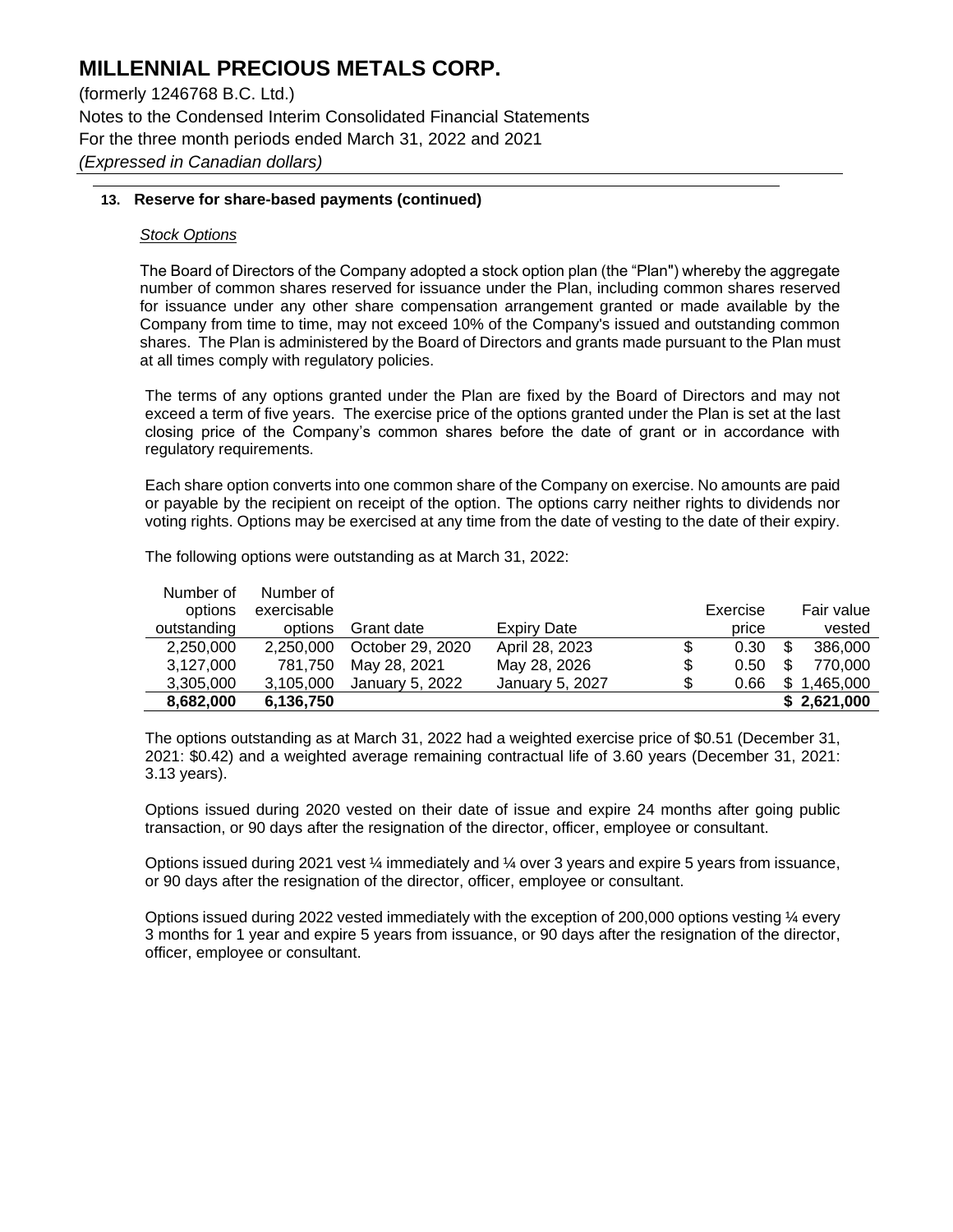(formerly 1246768 B.C. Ltd.) Notes to the Condensed Interim Consolidated Financial Statements For the three month periods ended March 31, 2022 and 2021 *(Expressed in Canadian dollars)*

## **13. Reserve for share-based payments (continued)**

## *Stock Options (continued)*

### **Fair Value of Share Options Granted in the three month period ended March 31, 2022:**

On January 5, 2022, 3,305,000 options were granted to directors, officers and consultants of the Company to acquire the Company's common shares at an exercise price of \$0.66 for 5 years. These options had an estimated fair value of \$1,511,000 at grant date and vest 100% immediately except 200,000 options which vest one quarter (1/4) every three months for one year after the date of grant.

The fair value of options granted in the three month period ended March 31, 2022 was calculated using the following assumptions:

|                            | January 5, |  |  |
|----------------------------|------------|--|--|
|                            | 2022       |  |  |
| Number of options issued   | 3,305,000  |  |  |
| Grant date share price     | \$<br>0.62 |  |  |
| Exercise price             | \$<br>0.66 |  |  |
| <b>Expected volatility</b> | 100%       |  |  |
| Expected option life       | 5 years    |  |  |
| Expected dividend yield    | $0\%$      |  |  |
| Risk-free interest rate    | 1.42%      |  |  |

The options were priced using the Black-Scholes option-pricing model as at the date of the grant assuming a 5 year term to maturity with an expected volatility based on comparable companies, an expected dividend yield, and a risk free interest rate, as noted in the table above. Where relevant, the expected life used in the model has been adjusted based on management's best estimate for the effects of non-transferability, exercise restrictions, and behavioral considerations.

Share based payment expense related to the vested portion amounted to \$1,465,000 during the three month period ended March 31, 2022 (2021 - \$nil).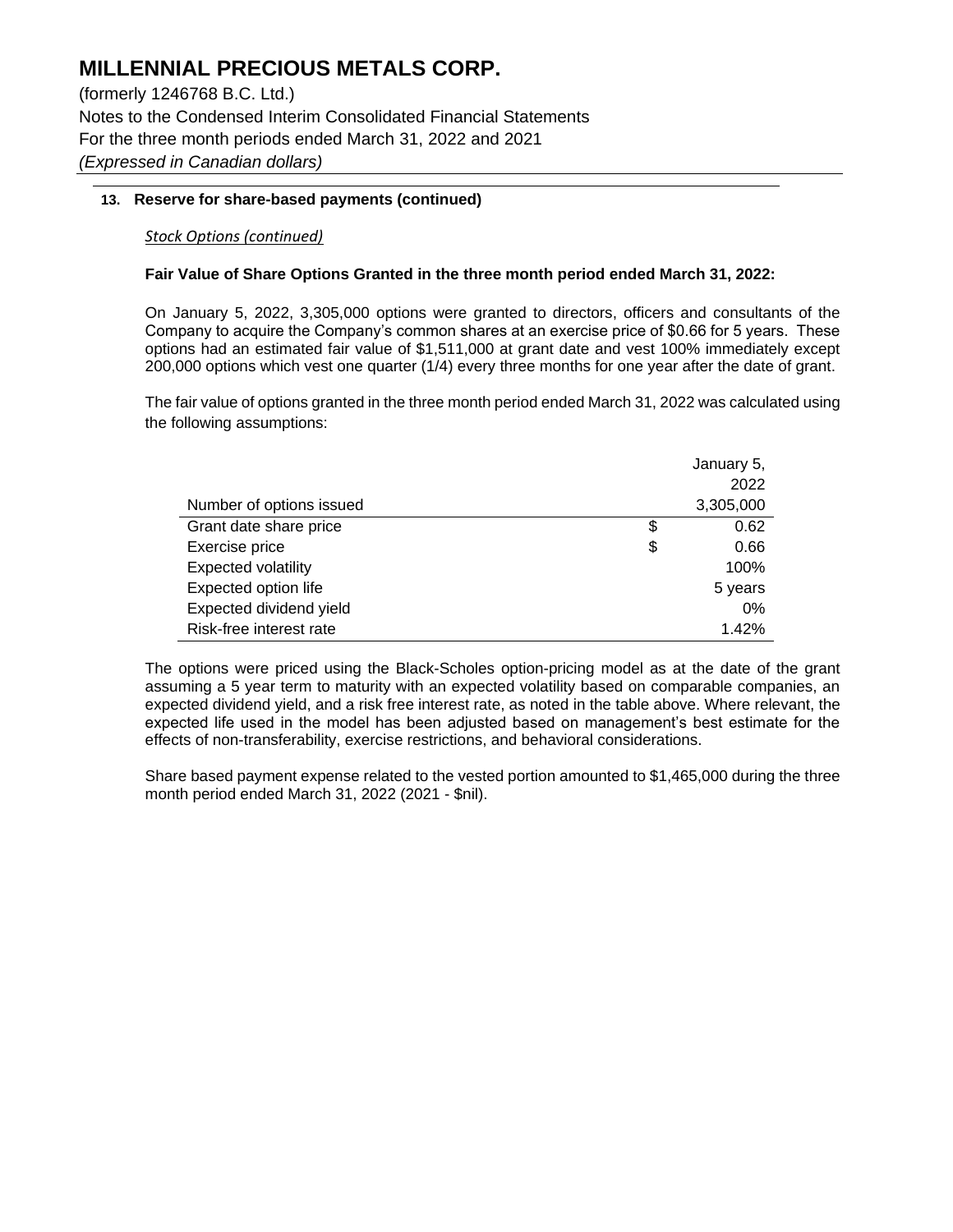(formerly 1246768 B.C. Ltd.) Notes to the Condensed Interim Consolidated Financial Statements For the three month periods ended March 31, 2022 and 2021 *(Expressed in Canadian dollars)*

## **13. Reserve for share-based payments (continued)**

## *Stock Options (continued)*

### **Fair Value of Share Options Granted in the year ended December 31, 2021:**

On May 28, 2021, 3,477,000 options were granted to directors, officers and consultants of the Company to acquire the Company's common shares at an exercise price of \$0.50 for 5 years. These options had an estimated fair value of \$1,291,000 at grant date and vest one quarter (1/4) upon grant, and one quarter (1/4) one (1) year after the date of grant, one quarter (1/4) two (2) years after the date of grant and one quarter (1/4) three (3) years after the date of grant.

The fair value of options granted in the year ended December 31, 2021 was calculated using the following assumptions:

|                            | May 28,    |
|----------------------------|------------|
|                            | 2021       |
| Number of options issued   | 3,477,000  |
| Grant date share price     | \$<br>0.50 |
| Exercise price             | \$<br>0.50 |
| <b>Expected volatility</b> | 100%       |
| Expected option life       | 5 years    |
| Expected dividend yield    | $0\%$      |
| Risk-free interest rate    | 0.92%      |

The options were priced using the Black-Scholes option-pricing model as at the date of the grant assuming a 5 year term to maturity with an expected volatility based on comparable companies, an expected dividend yield, and a risk free interest rate, as noted in the table above. Where relevant, the expected life used in the model has been adjusted based on management's best estimate for the effects of non-transferability, exercise restrictions, and behavioral considerations.

Share based payment expense related to the vested portion amounted to \$131,000 during the three month period ended March 31, 2022 (2021 - \$nil).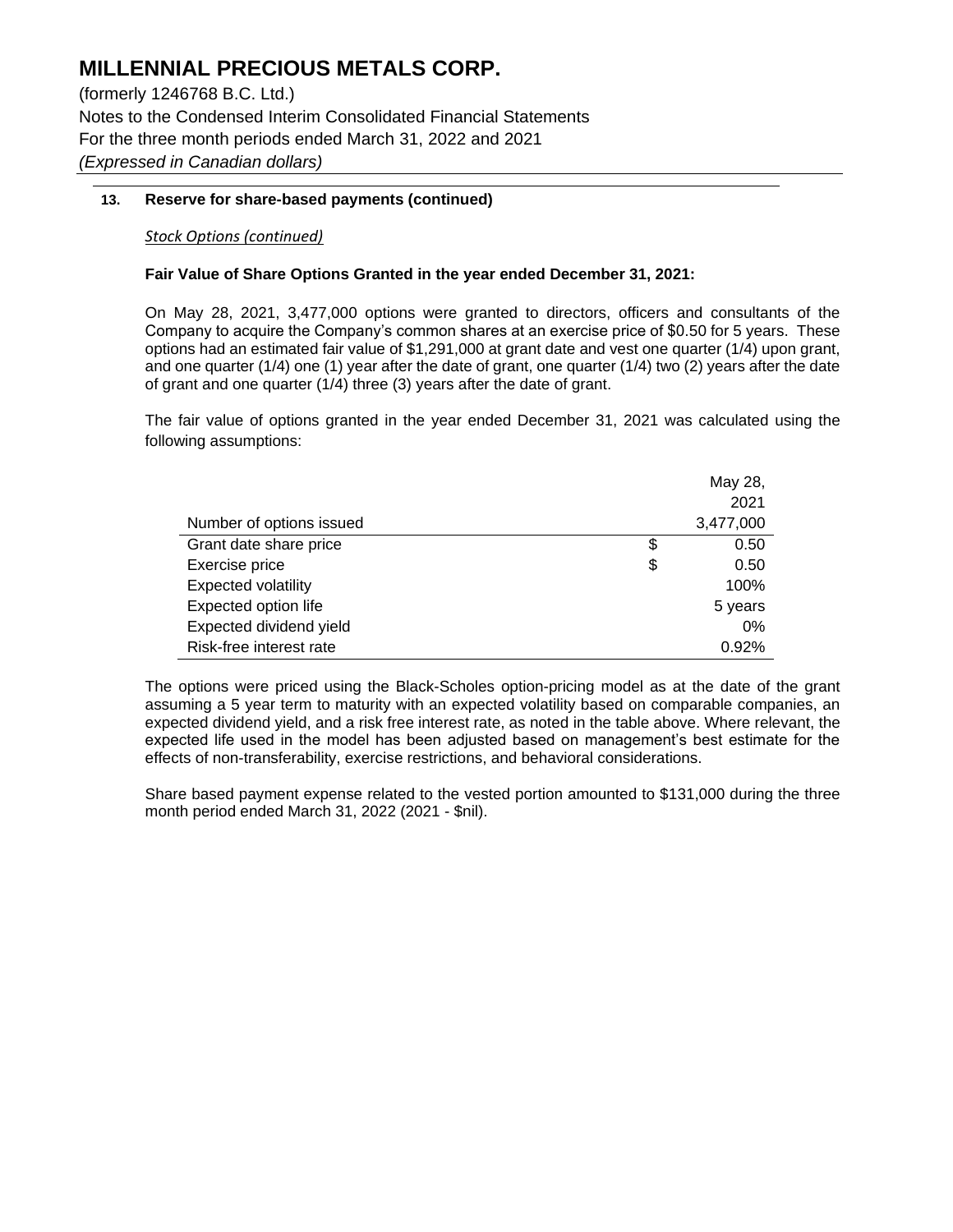(formerly 1246768 B.C. Ltd.) Notes to the Condensed Interim Consolidated Financial Statements For the three month periods ended March 31, 2022 and 2021 *(Expressed in Canadian dollars)*

## **13. Reserve for share-based payments (continued)**

### *Stock Options (continued)*

### **Movements in Share Options During the Period**

The following reconciles the options outstanding for the three month period ended March 31, 2021 and year ended December 31, 2021:

|                            |           | Weighted       |
|----------------------------|-----------|----------------|
|                            | Number of | Average        |
|                            | options   | exercise price |
| Balance, December 31, 2020 | 2,250,000 | \$<br>0.30     |
| Granted                    | 3,477,000 | 0.50           |
| Cancelled                  | (337,500) | 0.50           |
| Balance, December 31, 2021 | 5,389,500 | \$<br>0.42     |
| Granted                    | 3,305,000 | 0.66           |
| Cancelled                  | (12,500)  | 0.50           |
| Balance, March 31, 2022    | 8,682,000 | \$<br>0.51     |

#### **Share-based payment reserve:**

The following table summarizes information about share-based payment reserve:

| Balance, December 31, 2020         | 661.000   |
|------------------------------------|-----------|
| Share-based compensation - options | 639.000   |
| Balance, December 31, 2021         | 1,300,000 |
| Share-based compensation - options | 1.596.000 |
| <b>Balance, March 31, 2022</b>     | 2,896,000 |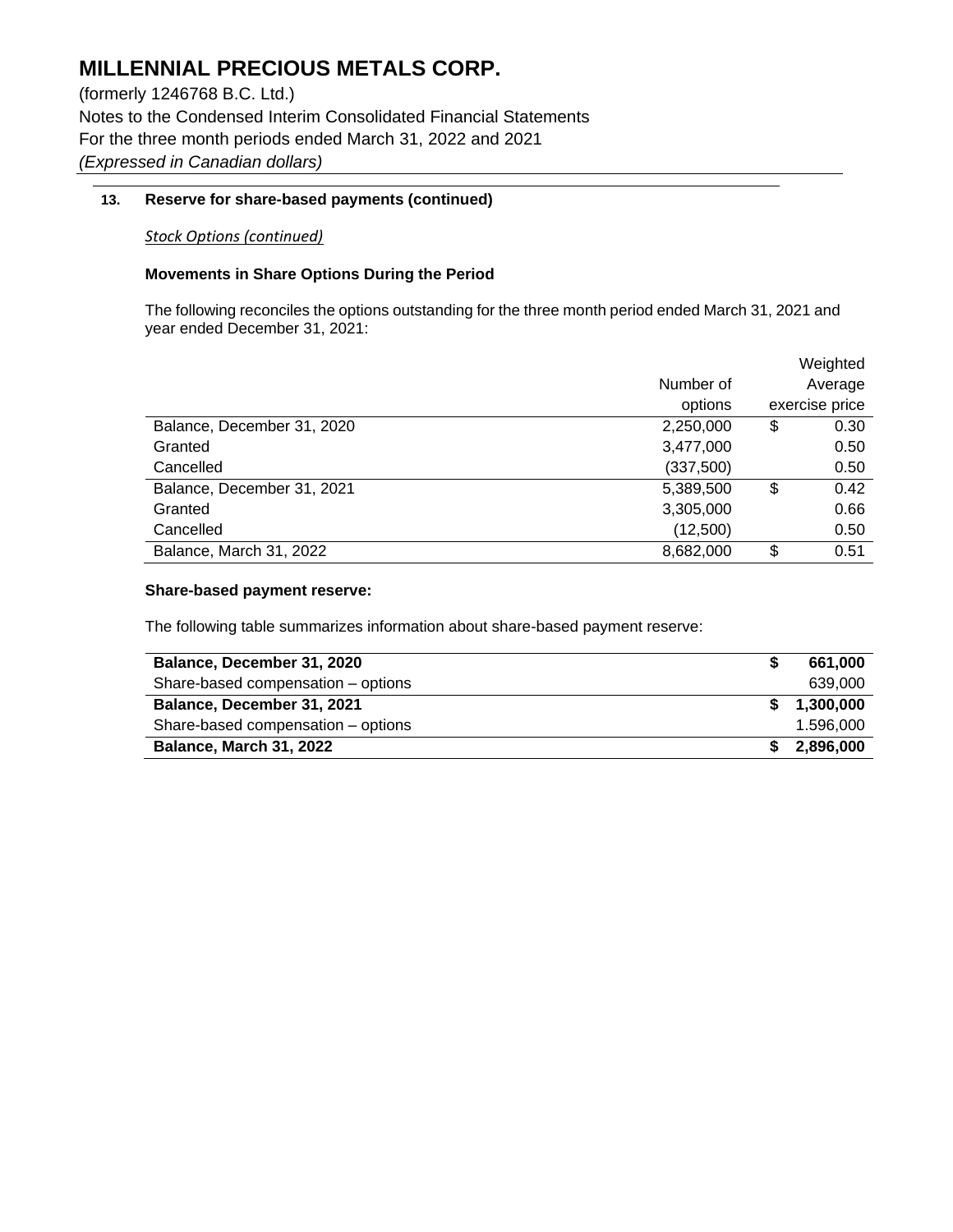(formerly 1246768 B.C. Ltd.) Notes to the Condensed Interim Consolidated Financial Statements For the three month periods ended March 31, 2022 and 2021 *(Expressed in Canadian dollars)*

## **14. Financial instruments**

Financial assets and financial liabilities as at March 31, 2022 and December 31, 2021:

|                                          | At fair value  |    |            | Other |             |    |            |
|------------------------------------------|----------------|----|------------|-------|-------------|----|------------|
|                                          | through        |    | Amortized  |       | financial   |    |            |
|                                          | profit of loss |    | cost       |       | liabilities |    | Total      |
| As at March 31, 2022                     |                |    |            |       |             |    |            |
| Cash and cash equivalents                | \$             | \$ | 7,821,581  | \$    | $\sim$      | \$ | 7,821,581  |
| Accounts payable and accrued liabilities |                |    |            |       | 2,716,930   |    | 2,716,930  |
| Lease obligation                         |                |    | 707,742    |       |             |    | 707,742    |
| <b>RSU Liability</b>                     |                |    |            |       | 583,000     |    | 583,000    |
| As at December 31, 2021                  |                |    |            |       |             |    |            |
| Cash and cash equivalents                | \$             | \$ | 11,655,878 | - \$  | $\sim$      | \$ | 11,655,878 |
| Accounts payable and accrued liabilities |                |    |            |       | 991,394     |    | 991,394    |
| Lease obligation                         |                |    | 753,890    |       |             |    | 753,890    |
| <b>RSU Liability</b>                     |                |    |            |       | 490,000     |    | 490,000    |

The Company classifies its financial instruments carried at fair value according to a three level hierarchy that reflects the significance of the inputs used in making the fair value measurements. The three levels of fair value hierarchy are as follows:

- Level 1 Unadjusted quoted prices in active markets for identical assets or liabilities;
- Level 2 Inputs other than quoted prices that are observable for assets and liabilities, either directly or indirectly;
- Level 3 Inputs for assets or liabilities that are not based on observable market data

The carrying value of cash and cash equivalents, accounts payable and accrued liabilities and RSU liability approximate fair value due to their short term nature.

The Company's risk exposure and the impact on the Company's financial instruments are summarized below. There have been no changes in the risks, objectives, policies and procedures from the previous reporting period.

## **Credit Risk**

The Company's credit risk is primarily attributable to cash. Management believes that the credit risk concentration with respect to this financial instruments is minimal as the funds are deposited in Canadian and United States chartered banks and invested in guaranteed investment certificates ("GICs").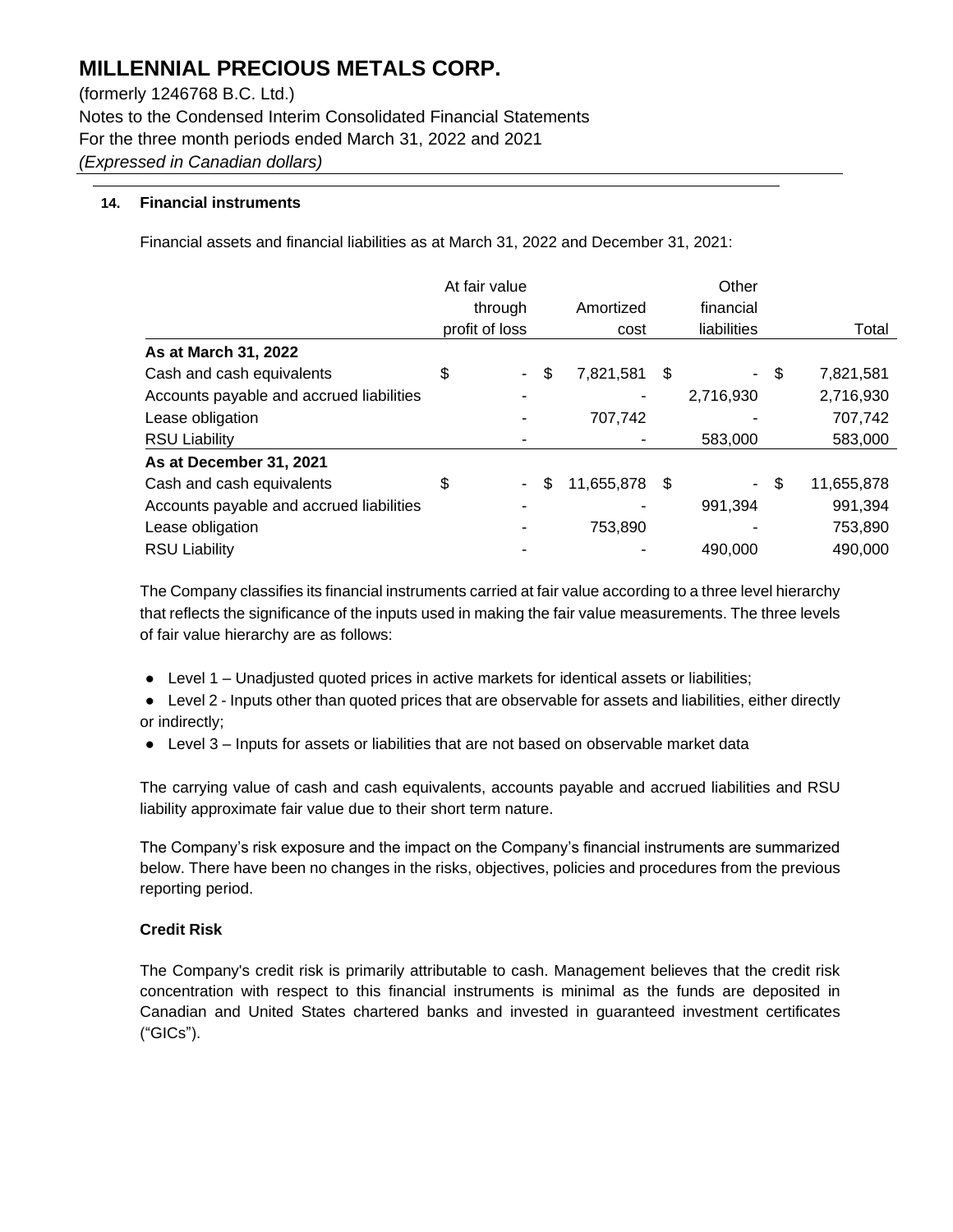(formerly 1246768 B.C. Ltd.) Notes to the Condensed Interim Consolidated Financial Statements For the three month periods ended March 31, 2022 and 2021 *(Expressed in Canadian dollars)*

## **14. Financial instruments (continued)**

## **Foreign Exchange Risk**

The Company's foreign exchange risk arises primarily with respect to balances denominated in USD. The value of the Company's financial assets and liabilities may be affected unfavourably by fluctuations in currency rates. The Company has not entered into hedging instruments to manage exposure to currency movements at this stage.

## **Liquidity Risk**

Liquidity risk is the risk that the Company will not have sufficient cash resources to meet its financial obligations as they come due. The Company's liquidity and operating results may be adversely affected if the Company's access to capital markets is hindered, whether as a result of a downturn in stock market conditions generally or related to matters specific to the Company. As at March 31, 2022, the Company had current assets of \$8,570,621 (December 31, 2021 - \$12,229,753) to settle current liabilities of \$3,476,064 (December 31, 2021 - \$1,654,486). Working capital for the Company as at March 31, 2022 was \$5,094,557 (December 31, 2021 - \$10,575,267).

### **15. Capital management**

The Company's capital under management includes equity of \$5,480,045 at March 31, 2022 (December 31, 2021 - \$10,915,934). The Company's objectives when managing capital are to:

- (a) safeguard its ability to continue as a going concern,
- (b) provide an adequate return to shareholders, and
- (c) provide sufficient funding to support on-going exploration and capital development plans.

The Company manages its capital structure and makes adjustments to it to meet the above objectives. The Company monitors capital from time to time using a variety of measures. Monitoring procedures are typically performed as a part of the overall management of the Company's operations. The capital structure of the Company is evaluated by management on an ongoing basis and is adjusted as changes occur in both the economic conditions of the industry in which the Company operates, and the capital markets available to the Company. To maintain or adjust the capital structure, the Company can issue new shares, return shares to shareholders, sell assets, buy back debt or issue new debt and / or any combination thereof.

There were no changes in the Company's approach to capital management during the three month period ended March 31, 2022. The Company is not subject to any externally imposed capital restrictions.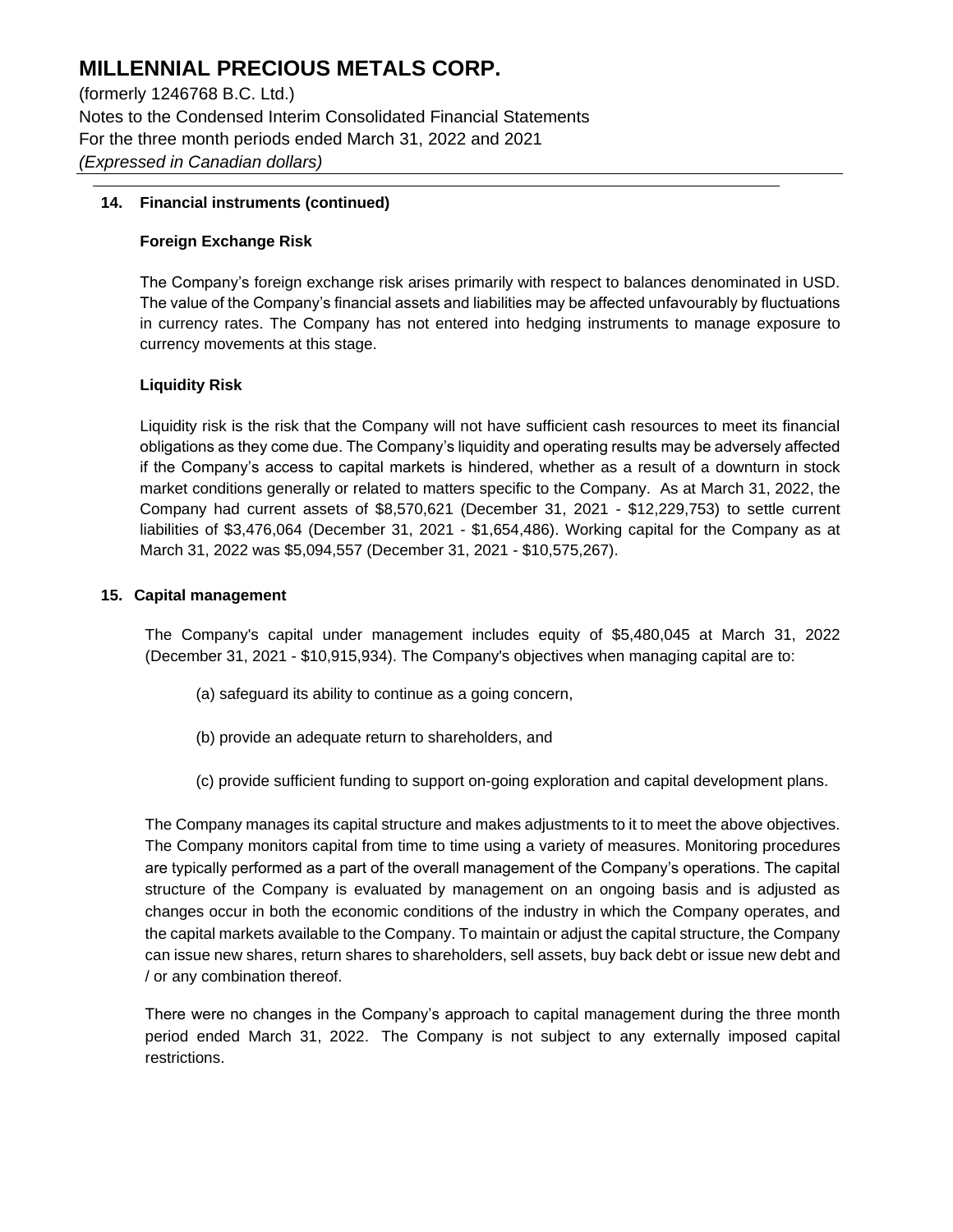(formerly 1246768 B.C. Ltd.) Notes to the Condensed Interim Consolidated Financial Statements For the three month periods ended March 31, 2022 and 2021 *(Expressed in Canadian dollars)*

### **16. Exploration and evaluation expenditures**

The exploration and evaluation expenses for the Company are summarized as follows:

| Three months ended March 31,                   | 2022 |           |    | 2021    |
|------------------------------------------------|------|-----------|----|---------|
| <b>Waterton</b>                                |      |           |    |         |
| <b>Wild Cat</b>                                | \$   | 697,892   | \$ |         |
| <b>Mountain View</b>                           |      | 3,046,053 |    |         |
| Ocelot                                         |      | 174,058   |    |         |
| Marr                                           |      | 720       |    |         |
| Dune                                           |      | 1,324     |    |         |
| Eden                                           |      | 5,649     |    |         |
| <b>Red Canyon</b>                              |      |           |    |         |
| Red Canyon                                     |      | 65,434    |    | 426,468 |
| <b>Cerro Colorado</b>                          |      |           |    |         |
| Cerro Colorado                                 |      | 152,457   |    | 31,265  |
| <b>Exploration and evaluation expenditures</b> | \$   | 4,143,587 | \$ | 457,733 |

#### **Waterton Agreement:**

- On September 14, 2020, the Company entered into a letter of intent (the "LOI") with Clover Nevada LLC ("Waterton") to enter into a definitive agreement, pursuant to which Millennial will acquire Waterton's interest in the Mountain View, Wildcat, Marr, Ocelot, Eden and Dune properties located in Nevada ("the Nevada Properties").
- Total cash consideration of US\$10,000,000 payable as follows:
	- o US\$5,000,000 due on completion of the acquisitions of the Nevada Properties ("Effective Date") (paid);
	- o US\$2,500,000 upon the earlier of (A) announcement of a maiden NI 43-101 compliant mineral resource prepared by Millennial at any of the Nevada Properties, and (B) the date that is twelve (12) calendar months following the date that the material approvals for exploration drilling activities on the first of the Nevada Properties to be drilled have been obtained; and
	- o US\$2,500,000 upon the earlier of (A) completion of a Preliminary Economic Assessment as defined by NI 43-101 at any of the Nevada Properties, and (B) the date that is twentyfour (24) calendar months following the date that the material approvals for exploration drilling activities on the first of the Nevada Properties to be drilled have been obtained.
- Share and warrant consideration as follows:
	- o Millennial will issue to Waterton the greater of (i) an amount of common shares of Millennial ("Shares") representing a 19.9% equity interest in the outstanding Shares on a basic basis, post completion of the RTO (issued), and (ii) an amount of Shares representing an indicative value of \$9,000,000.
- Issuing to Waterton a 2.0% Net Smelter Royalty "NSR" on production from the Marr, Ocelot, Eden and Dune properties. Millennial shall have an option at any time to buy down one-half of each royalty, thereby reducing the royalty to a 1.0% NSR royalty per property, for US\$1,500,000 per property; and a 0.5% NSR royalty on gold production from the Mountain View and Wildcat properties.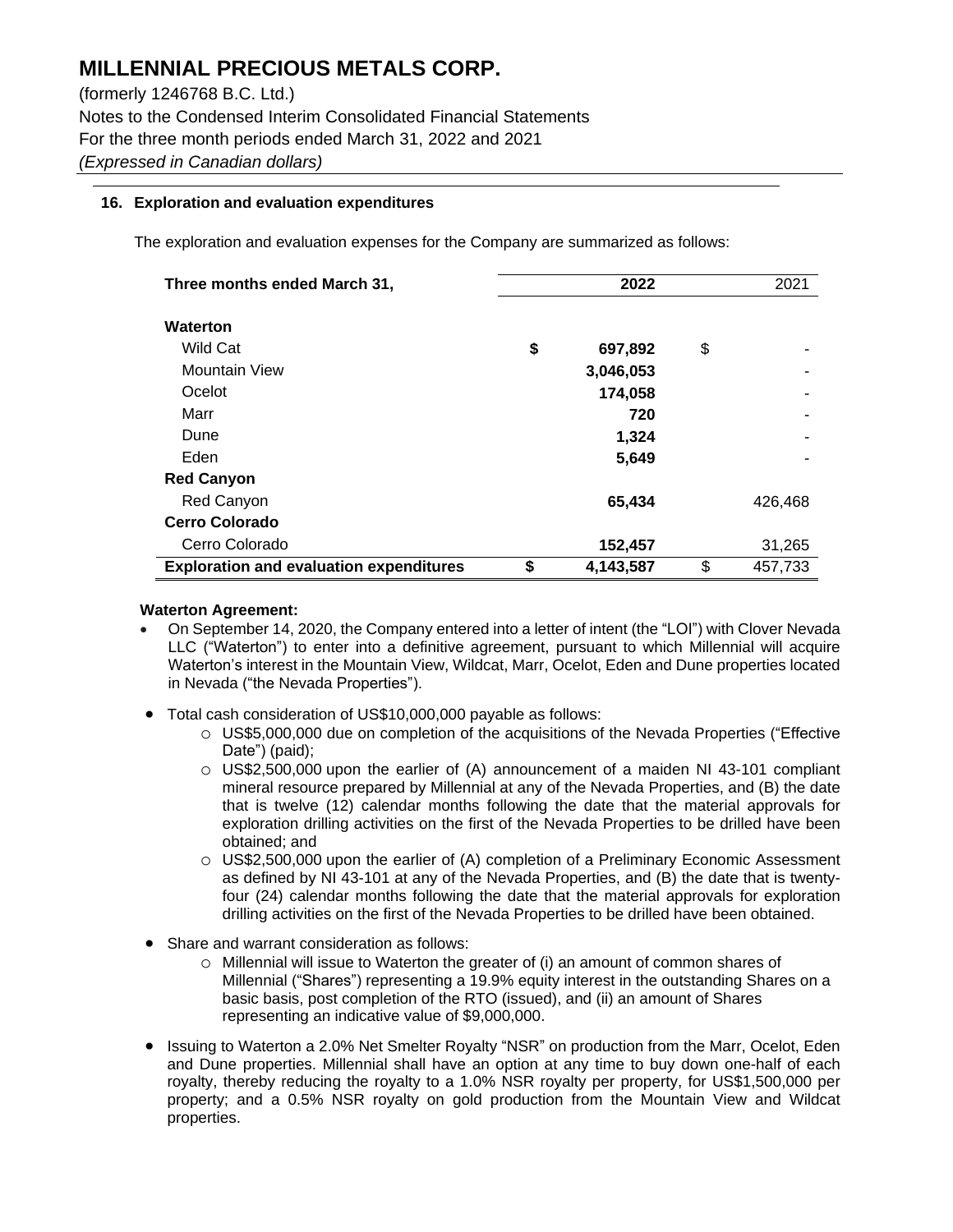(formerly 1246768 B.C. Ltd.) Notes to the Condensed Interim Consolidated Financial Statements For the three month periods ended March 31, 2022 and 2021 *(Expressed in Canadian dollars)*

### **16. Exploration and evaluation expenditures (continued)**

• The Company is subject to an advance minimum royalty on certain of the Mountain View unpatended lode mining claims at a rate of US\$25,000 per year which can be applied towards the purchase price of US\$250,000 exercisable at any time prior to or on commencement of commercial production.

#### **Red Canyon Agreement:**

On October 30, 2020, the Company entered into a definitive agreement, pursuant to which Red Canyon will lease to Millennial, and grant Millennial the sole and exclusive right to acquire a 100% undivided legal and beneficial interest in, 254 unpatented lode mining claims located in Eureka County, Nevada (the "Red Canyon Property").

Under the terms of the definitive agreement, the Company will have an option to acquire a 100% undivided interest in the Red Canyon Property by completing the following:

- Total advance cash payments of US\$275,000 ("Advance Payments") payable as follows:
	- $\circ$  US\$25,000 due on signing of a definitive agreement ("Effective Date") (paid);
		- $\circ$  US\$25,000 due on or prior to 6 months from the Effective Date (paid);
		- $\circ$  US\$50,000 due on or prior to the first anniversary from the Effective Date (paid);
		- $\circ$  US\$75,000 due on or prior to the second anniversary from the Effective Date; and
		- $\circ$  US\$100,000 due on or prior to the third anniversary from the Effective Date;
- Reimburse US\$44,970 due for federal annual mining claim maintenance fee reimbursement (paid);
- On or before the 4<sup>th</sup> anniversary of the Effective Date, Millennial shall pay Red Canyon US\$2,000,000 less aggregate amount of Advance Payments paid by Millennial.
- Issuing common shares to Red Canyon as follows:
	- $\circ$  On or prior to the completion of Millennial's going public transaction by way of reverse takeover ("RTO"), issuing an amount of common shares to ensure Red Canyon owns 2% of the outstanding common shares immediately following completion of the RTO (issued);
	- $\circ$  1,000,000 common shares on or prior to the first anniversary of the Effective Date (issued);
	- $\circ$  1,000,000 common shares on or prior to the second anniversary of the Effective Date; and
	- $\circ$  1,000,000 common shares on or prior to the third anniversary of the Effective Date.
- Spend an aggregate \$1,500,000 in exploration expenditures as follows:
	- $\circ$  US\$500,000 on or prior to the second anniversary of the Effective Date (incurred);
	- o US\$500,000 on or prior to the third anniversary of the Effective Date; and
	- o US\$500,000 on or prior to the fourth anniversary of the Effective Date.
- Issuing to Red Canyon a 2% net smelter return royalty ("NSR") subject to the Company retaining an option to acquire 1% of the NSR for a cash payment of US\$1,500,000 for a period of two years following the royalty grant.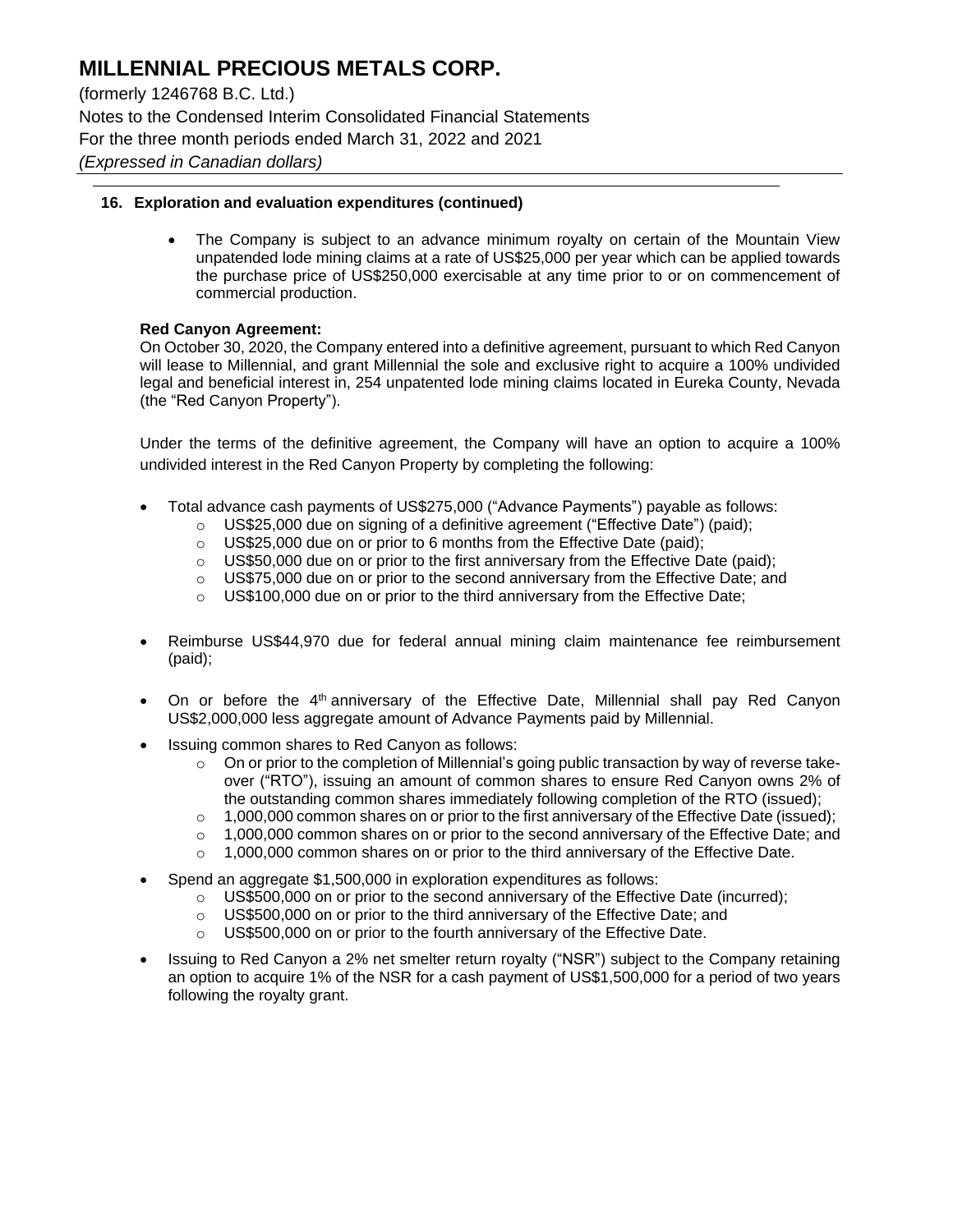(formerly 1246768 B.C. Ltd.) Notes to the Condensed Interim Consolidated Financial Statements For the three month periods ended March 31, 2022 and 2021 *(Expressed in Canadian dollars)*

### **16. Exploration and evaluation expenditures (continued)**

#### **Cerro Colorado Agreement:**

August 23, 2021, The Company entered into a definitive agreement with Tri Minerals Holding Corp ("Tri Minerals"), to grant Millennial the sole and exclusive right to acquire from Tri Minerals a 100% undivided legal and beneficial interest in and to the Silver Hill, Mina del Tajo-west, La Colorada, Nuevo Colorado, Waterman, and Cyanide projects situated in the Cerro Colorado Mining District in Arizona.

Pursuant to the terms of the agreement, Tri Minerals will lease the Properties to Millennial (the "Lease") for a period of up to four (4) years and grant Millennial the sole and exclusive right to acquire a 100% undivided legal and beneficial interest in and to the Properties, free and clear of all charges, encumbrances and claims (the "Option"), subject to the following terms and conditions:

- $\circ$  US\$25,000 on the date that this LOI is executed by the Parties (the "initial Payment"). The date that the Definitive Agreement is executed shall be the ("Effective Date") (Paid)
- $\circ$  US\$25,000 on or prior to the earlier of (i) the date that initial operations permits are received in respect of any of the Properties and (ii) the date that is six months after the Effective Date (the "Subsequent Payment") (Paid),
- $\circ$  US\$50,000 on or prior to the 1st anniversary of the Effective Date (the "First Anniversary Payment'); and
- o US\$200,000 on or before the 2nd anniversary of the Effective Date (the "Second Anniversary Payment').

**Lease Extension Payment:** On or before the 3rd anniversary of the Effective Date, Millennial may extend the Lease for a period of one (1) year by making a payment of US\$200,000 to Tri Minerals (the "Lease Extension Payment").

**Option Exercise Payment:** On or before the termination of the Lease, but no later than the 4th anniversary of the Effective Date, Millennial may exercise the Option and in such event shall pay Tri Minerals US\$2,500,000, less the aggregate amount of Lease Payments paid by Millennial to Tri Minerals

**Production Royalty:** Following the exercise of the Option and the acquisition by Millennial of a 100% undivided legal and beneficial interest in and to the Properties, Millennial shall grant to Tri Minerals a 1.0% net smelter returns royalty on production from the Properties (the "Royalty"). For a period of five (5) years from the date the Option is executed and the Royalty is granted, Millennial shall have the option to buy back the Royalty for a payment US\$1,500,000.

**Work Commitment:** During the Term and provided all necessary State of Arizona (ASLD), Bureau of Land Management ("BLM") approvals, as appropriate, for exploration activities (including drilling) on the Properties have been obtained, Millennial shall conduct exploration activities in accordance with all permit requirements and the exploration plan set out in Appendix B and shall incur exploration expenditures on the Properties as follows:

- $\circ$  A minimum of US\$500,000 in exploration expenditures on or prior to the second anniversary of the Effective Date (the "First Work Commitment");
- $\circ$  A minimum of US\$500,000 in exploration expenditures on or prior to the third anniversary of the Effective Date (the "Second Work Commitment"); and
- $\circ$  A minimum of US\$500,000 in exploration expenditures on or prior to the fourth anniversary of the Effective Date (the "Third Work Commitment").